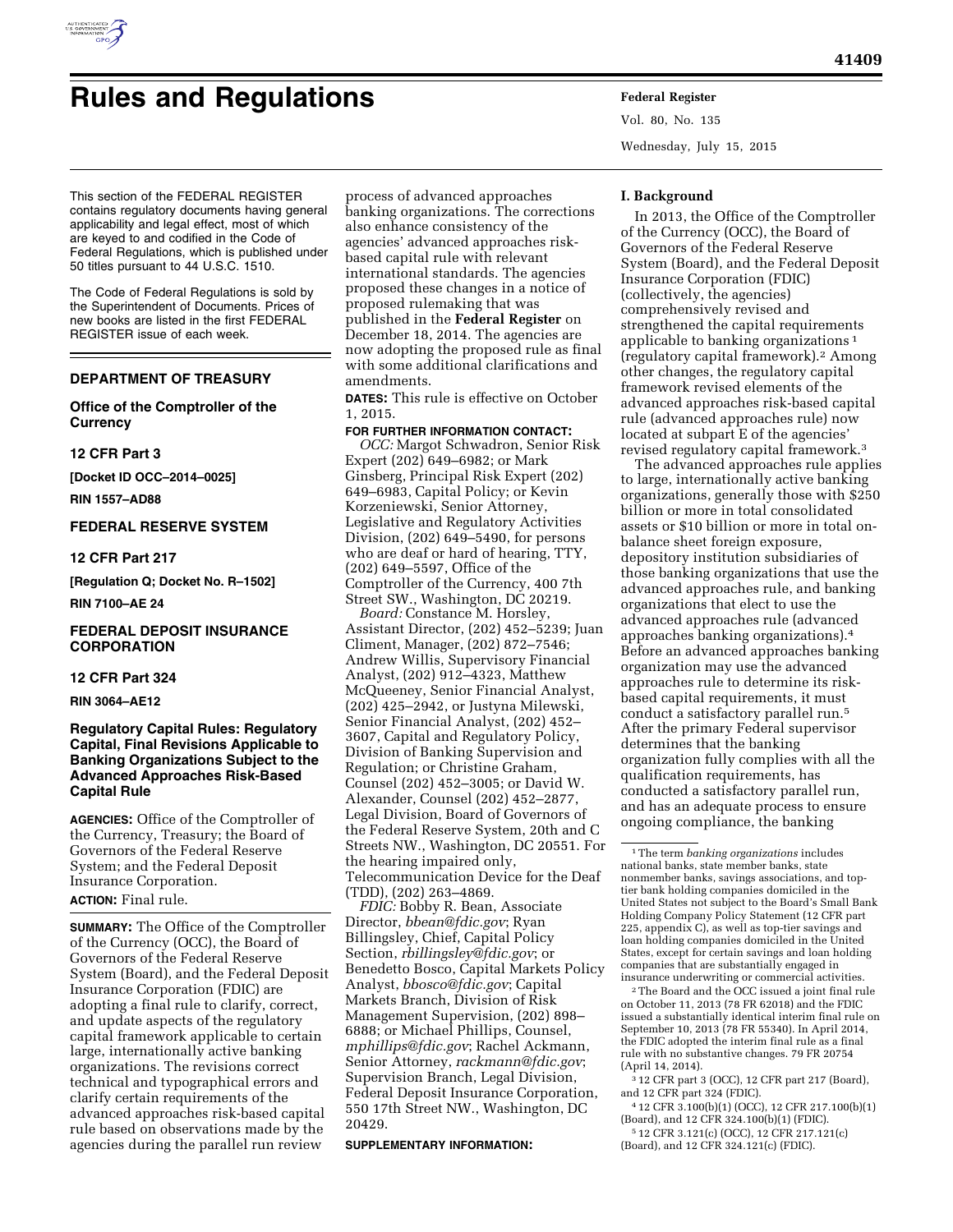organization will be required to use the advanced approaches rule to calculate its risk-based capital requirements.6

An advanced approaches banking organization that is required to calculate its risk-based capital requirements under the advanced approaches rule also must determine its risk-based capital requirements under the standardized approach in subpart D of the agencies' regulatory capital framework.7 In accordance with section 171 of the Dodd-Frank Act, the lower ratio (*i.e.,* the more binding ratio) for each risk-based capital requirement is the ratio the banking organization must use for regulatory capital purposes.

# **II. Proposed Rule and Summary of Comments**

In December 2014, the agencies invited comment on a notice of proposed rulemaking designed to clarify, correct, and update aspects of the regulatory capital framework applicable to advanced approaches banking organizations (proposed rule).8 The proposed revisions were largely driven by observations made by the agencies during the parallel run review process of advanced approaches banking organizations, and included corrections to typographical and technical errors, clarifications and updates in light of revisions to other rules. The proposed revisions were also intended to enhance consistency of the agencies' advanced approaches rule with relevant international standards.9 The proposed amendments affect only those provisions of the revised capital framework that apply to advanced approaches banking organizations.

The agencies received two comment letters on the proposed revisions—one from a financial services trade association, and another from a public advocacy nonprofit organization. The financial services trade association suggested that several of the proposed changes also be applied to the standardized approach. Both commenters expressed views on the proposed treatment of cleared transactions. The financial services trade association suggested that the agencies expand the proposed treatment, while the public advocacy nonprofit organization suggested that the proposed treatment was too

generous. In addition, the public advocacy nonprofit organization disagreed with the proposed exemption for cleared transactions from the higher capital charge applicable to large nettings sets.

# **III. Overview of the Final Rule**

#### *1. Definitions and Applicability*

A. Definition of Residential Mortgage Exposure

The proposed rule would have revised the definition of *residential mortgage exposure* in section 2 of the regulatory capital framework to clarify that an advanced approaches banking organization must manage qualifying exposures as part of a segment of exposures with homogenous risk characteristics, and not on an individual basis, for purposes of classifying an exposure as a residential mortgage exposure under the advanced approaches rule. This clarification was consistent with the agencies' intent in adopting the proposed definition of residential mortgage exposure, and with the requirement that an advanced approaches banking organization have an internal system that groups retail exposures into the appropriate retail exposure subcategory and that groups the retail exposures in each retail exposure subcategory into separate segments with homogenous risk characteristics.10 The agencies did not receive any comments on this part of the proposed rule and are adopting it as final, with a technical edit to correct a grammatical error.

# B. Calculation of Total On-Balance Sheet Foreign Exposure

As mentioned above, the advanced approaches rule generally applies to a banking organization with \$250 billion or more in total consolidated assets or \$10 billion or more in on-balance sheet foreign exposure. The proposed rule would have updated the method of calculating on-balance sheet foreign exposure to reference the current line items on the regulatory reporting forms. The agencies did not receive any comments on this part of the proposed rule and are adopting it as final, with a technical edit to update a reference to the Federal Financial Institutions Examination Council (FFIEC) 009 Report instead of referencing the Call Report.

# *2. Disclosure Requirements*

A. Disclosure Requirements for Advanced Approaches Banking Organizations

Section 173 of the regulatory capital framework requires advanced approaches banking organizations that have completed the parallel run process to provide qualitative and quantitative disclosures relating to their capital requirements. The proposed rule would have clarified two items related to disclosure requirements in the advanced approaches rule.

First, the proposed rule would have clarified that an advanced approaches banking organization would be required to disclose information related to external ratings in Table 6 to section 173 only if it considered external ratings in its internal ratings approach. An advanced approaches banking organization that did not use or consider external ratings would not be required to make such a disclosure.

Second, the proposed rule would have updated the disclosure requirement related to securitization exposures in Table 9 to reflect the treatment of credit-enhancing interest only strips (CEIOs) and after-tax gainon-sale resulting from a securitization. Specifically, CEIOs that do not constitute after-tax gain-on-sale would be risk-weighted at 1,250 percent, and an after-tax gain-on-sale resulting from a securitization would be deducted from common equity tier 1 capital, rather than from tier 1 capital. The agencies did not receive any comments on this part of the proposed rule and are adopting it as final.

B. Application and Disclosure of the Supplementary Leverage Ratio

Advanced approaches banking organizations are subject to the supplementary leverage ratio.<sup>11</sup> The agencies proposed to clarify that the supplementary leverage ratio would apply to an advanced approaches banking organization, regardless of whether it had completed its parallel run process. The supplementary leverage ratio described in section  $10(c)(4)$  would begin to apply to a banking organization immediately following the quarter in which the banking organization becomes subject to the advanced approaches rule pursuant to section 100(b)(1) of the advanced approaches rule.

In addition, the agencies proposed to clarify the disclosure requirements

<sup>6</sup> 12 CFR 3.121(d) (OCC), 12 CFR 217.121(d) (Board), and 12 CFR 324.121(d) (FDIC).

<sup>7</sup>*See* 12 CFR part 3.10(c) (OCC); 12 CFR part 217.10(c) (Board); and 12 CFR part 324.10(c) (FDIC).

<sup>8</sup>*See* 79 FR 75455 (Dec. 18, 2014). 9*See* International Convergence of Capital

Measurement and Capital Standards: A Revised Framework,'' (June 2006) *[http://www.bis.org/publ/](http://www.bis.org/publ/bcbs128.htm) [bcbs128.htm](http://www.bis.org/publ/bcbs128.htm)*.

<sup>10</sup>*See* 12 CFR 3.122(b)(3) (OCC), 12 CFR 217.122(b)(3) (Board), and 12 CFR 324.122(b)(3) (FDIC).

<sup>11</sup>*See* section 10(c)(4)(ii) of the regulatory capital framework and 79 FR 57725 (Sept. 26, 2014) (2014 SLR rule).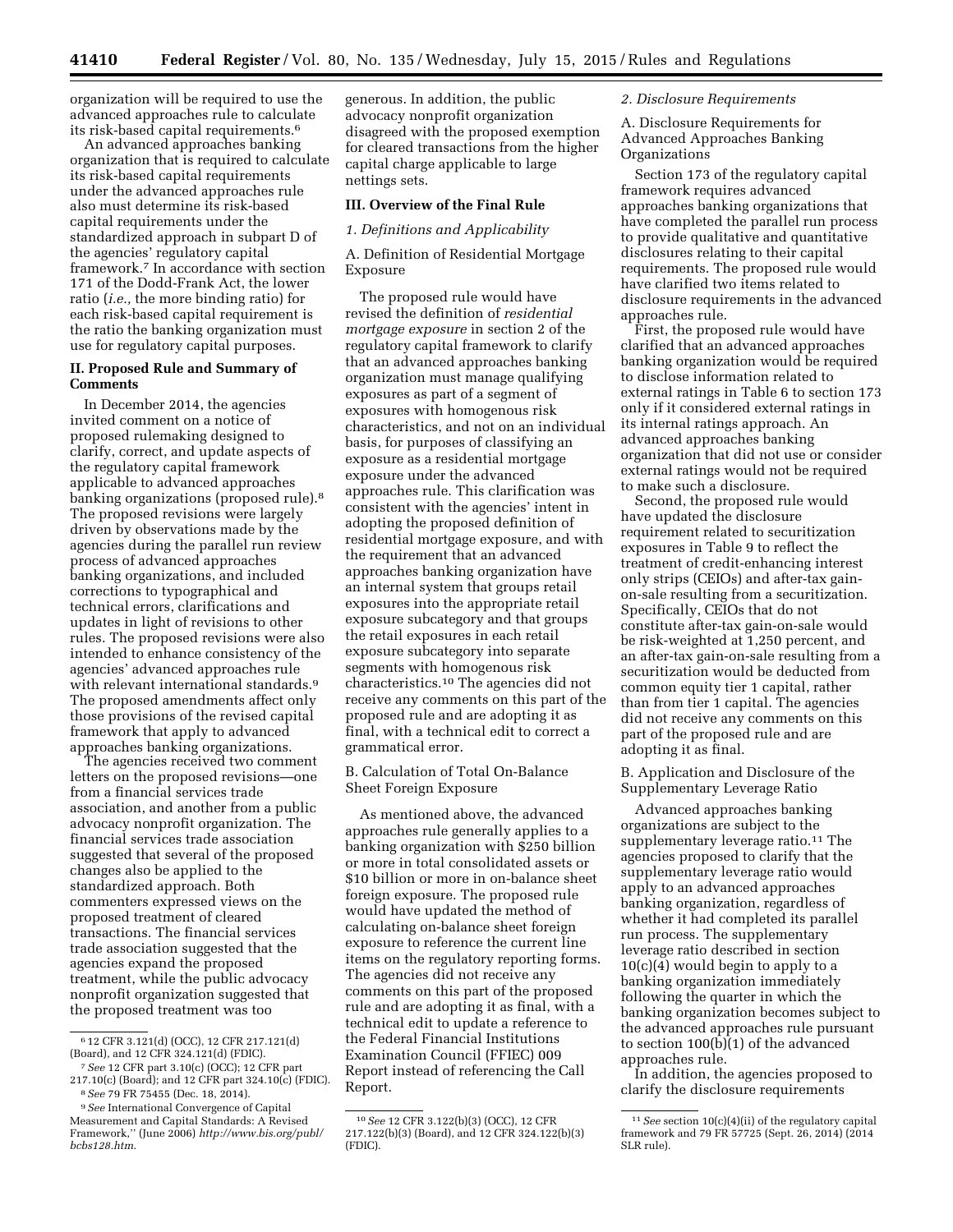applicable to advanced approaches banking organizations.12 The proposed rule clarified that advanced approaches banking organizations, not just top-tier banking organizations, would be required to publicly disclose the supplementary leverage ratio and the components thereof (that is, tier 1 capital and total leverage exposure) on a quarterly basis. A banking organization that qualified as an advanced approaches banking organization before January 1, 2015, would be required to provide these disclosures, beginning with the first quarter in 2015, while a banking organization that qualified as an advanced approaches banking organization on or after January 1, 2015, would be subject to the disclosures beginning with the calendar quarter immediately following the calendar quarter in which the banking organization became an advanced approaches banking organization. For example, a banking organization that becomes subject to the advanced approaches rule as of year-end 2015 would begin disclosing its supplementary leverage ratio and components thereof as of March 31, 2016.

In addition to the disclosure requirements above, the proposed rule clarified that all top-tier 13 advanced approaches banking organizations, regardless of their parallel run status, would be required to publicly disclose the quantitative information described in Table 13 in section 173 of the advanced approaches rule 14 for twelve consecutive quarters or a shorter period, as applicable, beginning on January 1, 2015. For example, a top-tier banking organization that became an advanced approaches banking organization prior to January 1, 2015 (therefore subject to the supplementary leverage ratio disclosure requirements beginning January 1, 2015), and remains the toptier banking organization, would publicly disclose supplementary leverage ratio data for one quarter in the first quarterly disclosure of 2015, two quarters in the second quarterly disclosure of 2015, and so on, disclosing twelve quarters of supplementary

leverage ratio data in the quarterly disclosures for the fourth quarter of 2017. The agencies did not receive comments on this part of the proposed rule, and are finalizing it as proposed.

#### *3. Risk Weights for Cleared Transactions*

A. Risk Weights for Certain Client Cleared Transactions

The agencies proposed to revise the advanced approaches rule for clearing member banking organizations' exposures to a central counterparty (CCP) where the clearing member does not guarantee the performance of the CCP to the clearing member client. Under the advanced approaches rule, a clearing member banking organization is required to assign a two percent risk weight to the trade exposure amount for a cleared transaction with a qualifying CCP (QCCP), and a risk weight applicable to the CCP under section 32 of the regulatory capital framework for a cleared transaction with a CCP that is not a QCCP. This risk weight is applied when the banking organization is acting as a financial intermediary on behalf of its clearing member client.

The proposed rule would have permitted clearing member banking organizations to assign a zero percent risk weight under the advanced approaches rule to the trade exposure amount of a cleared transaction that arises when a clearing member banking organization does not guarantee the performance of the CCP and has no payment obligation to the clearing member client in the event of a CCP default. The proposed treatment would align the risk-based capital requirements for client-cleared transactions with the treatment under the agencies' 2014 SLR rule.

Both commenters provided views on this provision. The public advocacy nonprofit organization suggested that the agencies not finalize the zero percent risk weight, arguing that it underestimates the clearing member's risk to a CCP default. Conversely, the financial services trade association suggested that the agencies expand the zero percent risk weight to transactions cleared on behalf of clients that would not meet the eligibility criteria in sections  $3(a)(3)$  and  $(3)(a)(4)$  of the regulatory capital framework for a cleared transaction, to the extent that the clearing member does not guarantee the performance of the CCP and has no payment obligation to the clearing member client in the event of a CCP default.

The agencies believe that requiring the clearing member banking

assets a trade exposure amount for the client-cleared transactions could overstate the clearing member's risk where the clearing member is not contractually obligated to perform on the transaction to its client in the event of a CCP failure. Furthermore, the public advocacy nonprofit commenter's concerns are partially addressed by the additional capital requirement for a clearing member banking organization's exposure to the default fund of a CCP, which considers its capitalization and risk profile, and the nature of its default fund. With respect to the financial services trade association's suggestion to make an exception from the requirements in sections 3(a)(3) and 3(a)(4) of the regulatory capital framework, it is not clear that the risks in transactions where the clearing member advanced approaches banking organization does not guarantee the performance of the CCP are negligible. Thus, the agencies are finalizing the changes to the risk weight for certain client-cleared transactions as proposed.

The financial services trade association also noted that the proposed changes should apply to the standardized approach contained in subpart D of the regulatory capital framework. However, the agencies did not seek comment on revisions to the provisions in the standardized approach, and banking organizations subject to the standardized approach but not to the advanced approaches rule may not have had sufficient notice of the change. Therefore, the agencies are not adopting the change requested by the commenter, but will consider the suggested change in the context of future proposed rulemakings.

B. Margin Period of Risk in the Internal Models Methodology (IMM)

The regulatory capital framework increases the margin period of risk in the IMM for large netting sets, netting sets involving illiquid collateral or overthe-counter (OTC) derivatives that cannot easily be replaced, or netting sets with more than two margin disputes with the counterparty over the previous two quarters that lasted more than the margin period of risk.15 In the proposed rule, the agencies proposed to clarify that a cleared transaction would be exempt from the higher margin period of risk solely due to the fact that it is part of a large netting set (*i.e.*, a netting set that exceeds 5,000 trades at any time during the previous quarter). A cleared transaction would be subject to the higher margin period of risk if the netting set contained illiquid collateral,

<sup>12</sup>Section 172(d) was added to the regulatory capital framework as part of the 2014 SLR rule.

<sup>13</sup> Disclosure requirements in section 173 of the advanced approaches rule apply only to banking organizations that are not a consolidated subsidiary of a BHC, covered SLHC, or depository institution that is subject to these disclosure requirements or a subsidiary of a non-U.S. banking organization that is subject to comparable public disclosure requirements in its home jurisdiction.

<sup>14</sup>Table 13 in section 173 of the advanced approaches rule was adopted by the agencies in the 2014 SLR rule. 15Section 132(d)(5)(iii)(B). organization to include in risk-weighted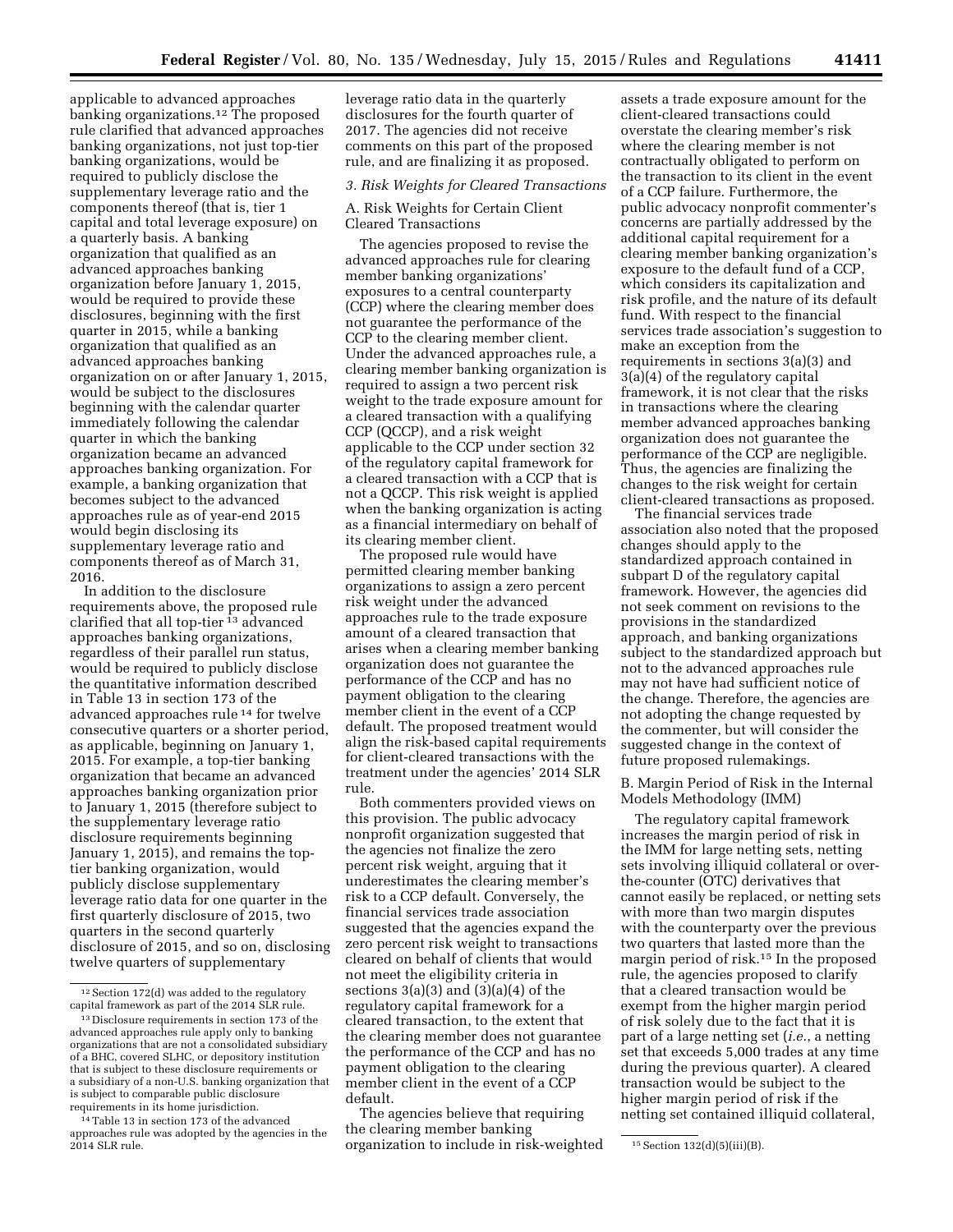derivatives that could not easily be replaced, or the banking organization had more than two margin disputes with the counterparty over the previous two quarters that lasted more than the margin period of risk.

The public advocacy nonprofit commenter raised concerns about the exemption of cleared transactions that are part of a large netting set from the twenty business day margin-period-ofrisk requirement. However, in the agencies' view, the fact that cleared transactions are part of a large netting set should not automatically subject them to a higher capital requirement. In order for trades to meet the regulatory capital framework's definition of cleared transaction, they must involve a CCP, which facilitates trades between counterparties and has a proven record of being able to efficiently process a large volume of transactions. Furthermore, most types of cleared transactions must meet the operational criteria in section 3(a) of the regulatory capital framework, including the portability requirement in section 3(a)(4). These factors sufficiently mitigate the risk to warrant not applying an increased margin-period-of-risk for a netting set of cleared transactions solely because of the size of the netting set. In addition, this change promotes international regulatory consistency by aligning the advanced approaches rule with international standards regarding the requirements for netting sets containing 5,000 or more cleared transactions. Thus, the agencies are finalizing the changes to the margin period of risk in the IMM as proposed.

# C. Collateral Posted by a Clearing Member Client Banking Organization and a Clearing Member Banking Organization

The agencies proposed to correct a cross-reference related to the calculation of exposure for cleared transactions for clearing member banking organizations and for clearing member client banking organizations in section 133 of the regulatory capital framework. Prior to the proposed change, the provisions for measuring the risk-weighted asset amount for posted collateral crossreferenced only to section 131 of the regulatory capital framework, which contained the provisions for riskweighting wholesale and retail exposures.16 Because collateral may be in the form of a securitization exposure, equity exposure, or a covered position,

the proposed change would have replaced the cross-reference to section 131 with a cross-reference to subparts E and F.

The agencies did not receive any comments on this proposed revision to the advanced approaches rule, and are adopting it as final. Notably, the financial services trade association commenter noted that the proposed clarifications should be applied to the standardized approach and suggested that the agencies make a corresponding change to section 35 in subpart D of the regulatory capital framework. However, the agencies did not seek comment on revisions to the standardized approach, and non-advanced approaches banking organizations subject to the standardized approach may not have had sufficient notice of the change. Therefore, the agencies are not adopting the change requested by the commenter, but will consider the suggested change in the context of future proposed rulemakings.

#### *4. Risk Weights for Derivatives*

A. Exposure at Default Adjustment for Recognized Credit Valuation Adjustment (CVA)

In calculating risk weights for derivative contracts, banking organizations may use the IMM if they receive approval from their primary Federal supervisor, or they may use the current exposure methodology (CEM). In calculating exposure at default (EAD) for derivative contracts under the IMM, a banking organization may reduce EAD by the CVA that the banking organization has recognized in the fair value of derivative contracts reported on its balance sheet. This adjustment reflects the fair value adjustment for counterparty credit risk in the valuation of the netting set. Under the regulatory capital framework, a banking organization could not make a similar adjustment under the CEM.

In the proposed rule, the agencies proposed to adjust the CEM (section 132(c)(1)) to permit an advanced approaches banking organization to reduce the EAD by the recognized CVA on the balance sheet. The agencies noted that, for purposes of calculating standardized total risk-weighted assets as required under section 10 of the regulatory capital framework, advanced approaches banking organizations would not be permitted to reduce the EAD calculated according to the CEM. The agencies did not receive comment on this proposed revision to the advanced approaches rule and are adopting it as final, with an update in section  $132(c)(1)$  to remove a reference

to section 132(d) and a technical edit in section 132(c)(2) to also permit an adjustment to EAD by the recognized CVA for OTC derivatives subject to a qualifying master netting agreement.

One commenter proposed that the agencies make a corresponding change to the standardized approach and permit banking organizations to reduce the EAD amount for derivative contracts by recognized CVA. The commenter argued that the current treatment under the standardized approach double counts the impact of CVA, and noted that the adjustment to the standardized approach would more closely align the regulatory capital framework with international standards. However, the agencies did not seek comment on revisions to the provisions in the standardized approach, and nonadvanced approaches banking organizations subject to the standardized approach may not have had sufficient notice of the change. Therefore, the agencies are not adopting the change requested by the commenter, but will consider the suggested change in the context of future proposed rulemakings.

B. Fair Value of Liabilities due to Changes in the Banking Organization's Own Credit Risk

Section 22 of the regulatory capital framework requires a banking organization to adjust its common equity tier 1 capital for changes in the fair value of liabilities due to changes in the banking organization's own credit risk. The agencies proposed to clarify that, for derivative liabilities, an advanced approaches banking organization would deduct the difference between its credit spread premium and the risk-free rate as part of this adjustment, and not in addition to this adjustment.

The agencies did not receive any comments on this part of the proposed rule and are adopting it as final.

*5. Requirements and Mechanics Applicable to Banking Organizations That Use the Advanced Approaches Rule* 

In February 2014 and in March 2015, the OCC and the Board granted permission to a number of advanced approaches banking organizations to begin calculating their risk-based capital requirements under the advanced approaches rule.17 During the parallel

<sup>16</sup>*See* sections 133(b)(4)(ii) and 133(c)(4)(ii) (rules applicable to clearing member client banking organizations and clearing member banking organizations, respectively).

<sup>17</sup>Board Press Releases: *[http://](http://www.federalreserve.gov/newsevents/press/bcreg/20140221a.htm) [www.federalreserve.gov/newsevents/press/bcreg/](http://www.federalreserve.gov/newsevents/press/bcreg/20140221a.htm) [20140221a.htm,](http://www.federalreserve.gov/newsevents/press/bcreg/20140221a.htm) [http://www.federalreserve.gov/](http://www.federalreserve.gov/newsevents/press/bcreg/20150331a.htm)  [newsevents/press/bcreg/20150331a.htm](http://www.federalreserve.gov/newsevents/press/bcreg/20150331a.htm)*; OCC Press releases: *[http://www.occ.gov/news-issuances/news](http://www.occ.gov/news-issuances/news-releases/2014/nr-ia-2014-21.html)[releases/2014/nr-ia-2014-21.html,](http://www.occ.gov/news-issuances/news-releases/2014/nr-ia-2014-21.html) [http://](http://www.occ.gov/news-issuances/news-releases/2015/nr-ia-2015-47.html)*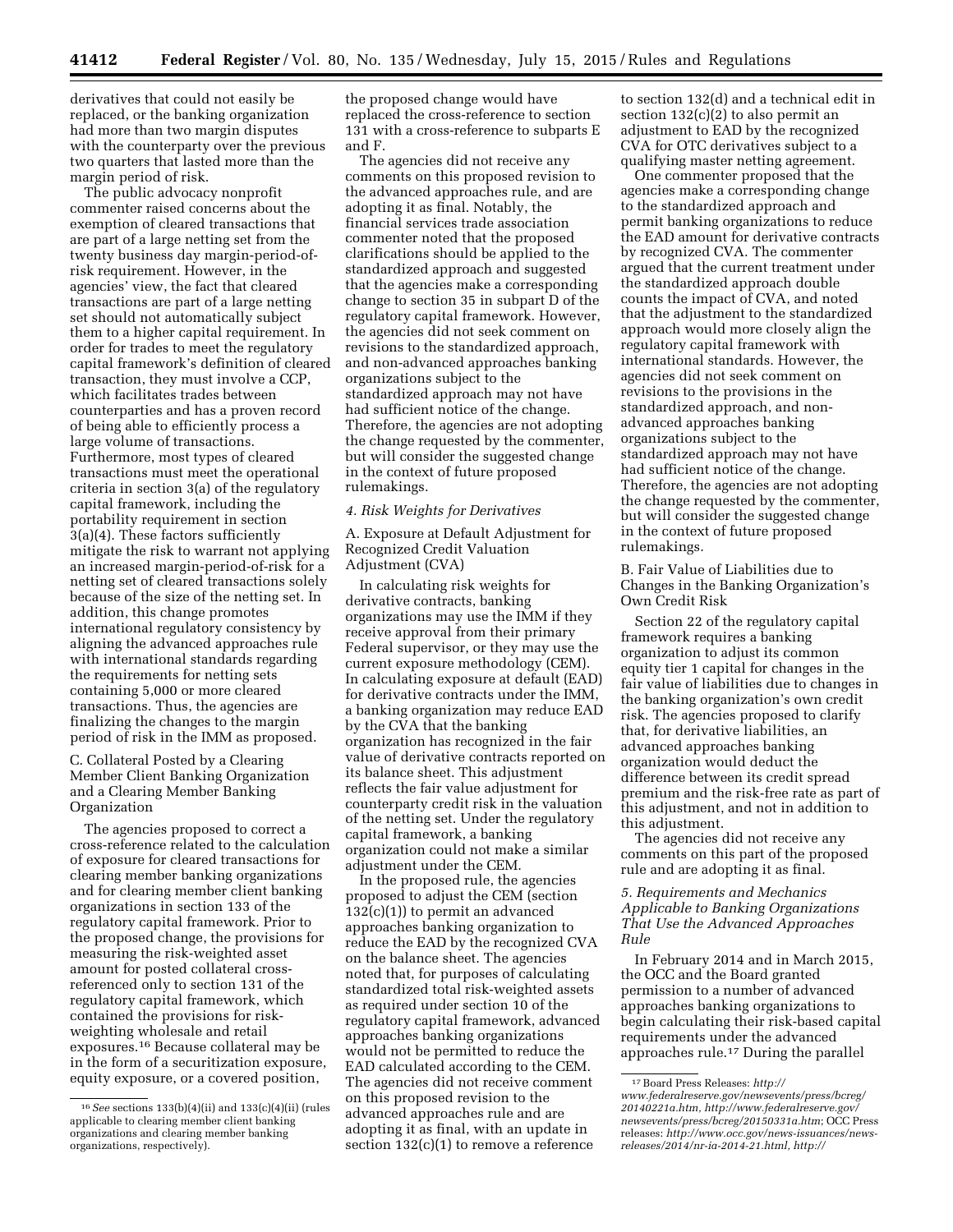run evaluation process for advanced approaches banking organizations that are calculating their risk-based capital requirements under the advanced approaches rule, the agencies concluded that several areas of the advanced approaches rule should be revised to (1) clarify the requirements and mechanics for calculating risk-weighted assets under the advanced approaches rule and (2) promote international consistency by more clearly aligning the U.S. regulations with international standards.

Sections 122 and 131 of the regulatory capital framework set forth the qualification requirements for the internal ratings-based approach (IRB) for advanced approaches banking organizations and describe the mechanics for calculating risk-weighted assets for wholesale and retail exposures under the advanced approaches rule. When the agencies initially adopted the advanced approaches rule in 2007,18 they incorporated these elements into the supervisory review process rather than into the advanced approaches rule. However, the agencies believe that certain elements of sections 122 and 131 of the regulatory capital framework should be clarified to ensure that advanced approaches banking organizations appropriately: (1) Obtain and consider all relevant and material information to estimate probability of default (PD), loss given default (LGD), and EAD; (2) quantify risk parameters for wholesale and retail exposures; and (3) establish internal requirements for collateral and risk management processes.

Accordingly, in the proposed rule, the agencies proposed incorporating new rule text to add specificity and enhance transparency regarding the IRB process and the mechanics used to calculate total wholesale and retail risk-weighted assets. More specifically, the proposed rule would have amended sections 122 and 131 of the regulatory capital framework to clarify requirements associated with: (1) The frequency for reviewing risk rating systems, (2) the independence of the systems' development, design, and implementation, (3) time horizons for default and loss data when estimating risk parameters, (4) changes in advanced approaches banking organizations' lending, payment processing, and account monitoring practices, (5) the use of all relevant available data for assigning risk ratings, and (6) the need for internal requirements for collateral

management and risk management processes. These proposed modifications are consistent with the current overarching principles in sections 122 and 131 of the regulatory capital framework under which advanced approaches banking organizations must have an internal risk rating and segmentation system that accurately and reliably differentiates among degrees of credit risk for wholesale and retail exposures, and must have a comprehensive riskparameter quantification process that produces accurate, timely, and reliable risk-parameter estimates. The agencies emphasize that the revisions were intended to clarify, but not change, existing requirements. In fact, many of these clarifications in subpart E of the regulatory capital framework are included in agency supervisory guidance and examination materials. Therefore, because they demonstrated that they comply with the existing requirements, advanced approaches banking organizations that have already exited parallel run demonstrated that they met the proposed requirements upon exit. The agencies did not receive any comments on this part of the proposed rule and are adopting the changes as final, with a technical edit to the rule text in section  $122(c)(2)(v)(11)$ to include language that was included in the regulatory capital framework but inadvertently omitted from the proposed revisions.

#### *6. Technical Corrections*

In addition to the revisions discussed above, the agencies proposed to make the following technical corrections:

• In section  $131(e)(3)(vi)$ , the rule would have been revised to reference section 22(d) and not section 22(a)(7);

• In Table 1 of section 132, the reference in the column heading would have been corrected to state that ''Nonsovereign issuers risk weight under this section (in percent)'' and ''Sovereign issuers risk weight under this section (in percent)'' are found in section 32.

• In section  $132(d)(7)(iv)(B)$ , the agencies would have revised the rule to reference section 132(b)(2) and not section 131(b)(2);

• In section 132(d)(9)(ii), the agencies would have revised the rule to reference section 132(e)(6) and not section 132(e)(3);

• In section  $133(b)(3)(i)(B)$ , the agencies would have revised the rule to reference section 133(b)(3)(i)(A) and not section  $132(b)(3)(i)(A)$ ; and

• In section 136(e)(2)(i) and  $136(e)(2)(ii)$ , the agencies would have revised the rule to reference section

 $136(e)(1)$  and  $(e)(2)$  and not section 135(e)(1) and (e)(2).

No comments were received on the above proposed technical corrections. The agencies are finalizing these changes as proposed and are correcting an additional internal cross-reference error in section 132 that was identified after the publication of the proposed rule. Specifically, the agencies are amending section 132(d)(2)(iv)(C) to replace the reference to paragraph (d)(5) with the correct reference to paragraph  $(d)(6)$ .

In addition, the FDIC has added a clarification of its prior **Federal Register**  instructions regarding the regulatory capital framework. In its amendatory rule text, the FDIC is clarifying for **Federal Register** publication purposes a certain paragraph of its prompt corrective action (PCA) rules in 12 CFR 324.403(b). The FDIC has provided this clarification to ensure that its PCA rules, as published in the **Federal Register**, are identical to the current PCA rules of the Board and the OCC.

#### **IV. Regulatory Analyses**

#### *A. Paperwork Reduction Act (PRA)*

In accordance with the requirements of the Paperwork Reduction Act of 1995 (44 U.S.C. 3501–3521) (PRA), the agencies may not conduct or sponsor, and a respondent is not required to respond to, an information collection unless it displays a currently valid Office of Management and Budget (OMB) control number. The agencies did not receive any comments on the proposed rule related to PRA. The agencies reviewed the final rule and determined that it would not introduce any new collection of information pursuant to the PRA.

#### *B. Regulatory Flexibility Act Analysis*

*OCC:* The Regulatory Flexibility Act, 5 U.S.C. 601 *et seq.* (RFA), requires an agency, in connection with a final rule, to prepare a Final Regulatory Flexibility Analysis describing the impact of the final rule on small entities, or to certify that the final rule would not have a significant economic impact on a substantial number of small entities. For purposes of the RFA, the Small Business Administration (SBA) defines small entities as those with \$550 million or less in assets for commercial banks and savings institutions, and \$38.5 million or less in assets for trust companies.

As described in the **SUPPLEMENTARY INFORMATION** section of the preamble, the final rule would apply only to advanced approaches banking organizations. No OCC-supervised advanced approaches banking organization qualifies as a small

*[www.occ.gov/news-issuances/news-releases/2015/](http://www.occ.gov/news-issuances/news-releases/2015/nr-ia-2015-47.html)  [nr-ia-2015-47.html](http://www.occ.gov/news-issuances/news-releases/2015/nr-ia-2015-47.html)*.

<sup>18</sup> 72 FR 69288 (December 7, 2007).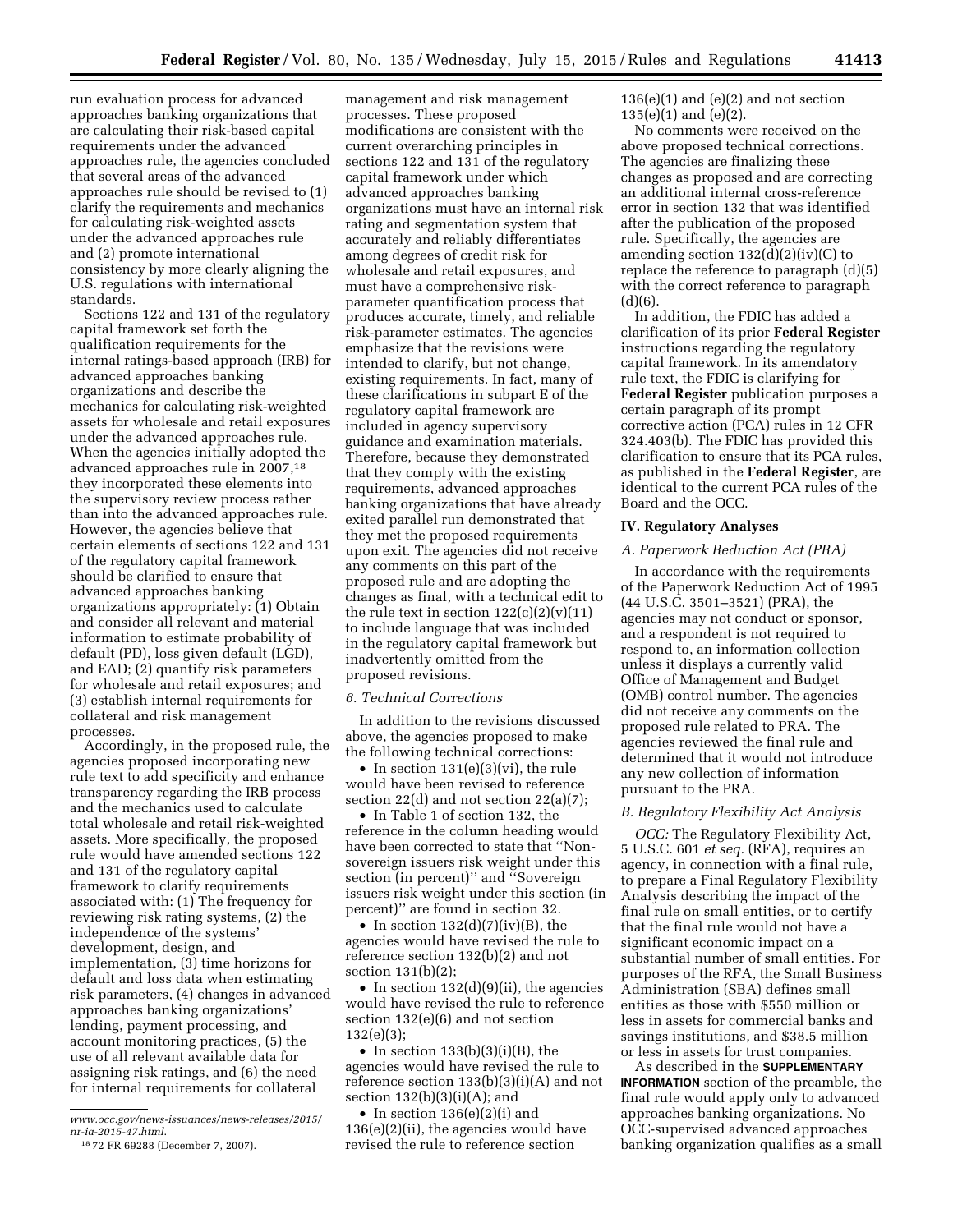entity as defined by the SBA. Therefore, the OCC certifies that the final rule will not have a significant economic impact on a substantial number of OCCsupervised small entities.

*FDIC:* The RFA requires an agency, in connection with a notice of final rulemaking, to prepare a Final Regulatory Flexibility Act analysis describing the impact of the rule on small entities (defined by the SBA for purposes of the RFA to include banking entities with total assets of \$550 million or less) or to certify that the final rule will not have a significant economic impact on a substantial number of small entities.

Using the SBA's size standards, as of March 31, 2015, the FDIC supervised 3,407 small entities. As described in the **SUPPLEMENTARY INFORMATION** section of the preamble, however, the final rule applies only to advanced approaches banking organizations. *Advanced approaches banking organization* is defined to include a state nonmember bank or a state savings association that has, or is a subsidiary of, a bank holding company or savings and loan holding company that has total consolidated assets of \$250 billion or more, total consolidated on-balance sheet foreign exposure of \$10 billion or more, or that has elected to use the advanced approaches framework. As of March 31, 2015, based on a \$550 million threshold, zero (out of 3,119) small state nonmember banks and zero (out of 288) small state savings associations were under the advanced approaches rule. Therefore, the FDIC does not believe that the final rule results in a significant economic impact on a substantial number of small entities under its supervisory jurisdiction.

The FDIC certifies that the final rule does not have a significant economic impact on a substantial number of small FDIC-supervised institutions.

*Board:* The Board is providing a final regulatory flexibility analysis with respect to this final rule. As discussed above, this final rule would clarify, correct, and update aspects of the agencies' regulatory capital framework applicable to banking organizations that are subject to the advanced approaches rule. The revisions are largely driven by observations made by the agencies during the parallel run review process of advanced approaches banking organizations as well as a recent assessment of the regulatory capital framework.

Under regulations issued by the SBA, a small entity includes a depository institution, bank holding company, or savings and loan holding company with total assets of \$550 million or less (a

small banking organization).19 As of March 31, 2015, there were approximately 631 small state member banks. As of December 31, 2014, there were approximately 3,833 small bank holding companies and 271 small savings and loan holding companies.

The final rule applies only to advanced approaches banking organizations, which, generally, are banking organizations with total consolidated assets of \$250 billion or more, that have total consolidated onbalance sheet foreign exposure of \$10 billion or more, are a subsidiary of an advanced approaches depository institution, or that elect to use the advanced approaches rule. Currently, no small top-tier bank holding company, top-tier savings and loan holding company, or state member bank is an advanced approaches banking organization, so there would be no additional projected compliance requirements imposed on small bank holding companies, savings and loan holding companies, or state member banks. The Board expects that any small bank holding company, savings and loan holding company, or state member bank that would be covered by this final rule would rely on its parent banking organization for compliance and would not bear additional costs.

The Board is aware of no other Federal rules that duplicate, overlap, or conflict with the final rule. The Board believes that the final rule will not have a significant economic impact on small banking organizations supervised by the Board and therefore believes that there are no significant alternatives to the final rule that would reduce the economic impact on small banking organizations supervised by the Board.

# *C. OCC Unfunded Mandates Reform Act of 1995 Determination*

The OCC analyzed the final rule under the factors set forth in the Unfunded Mandates Reform Act of 1995 (UMRA) (2 U.S.C. 1532). Under this analysis, the OCC considered whether the final rule includes a Federal mandate that may result in the expenditure by State, local, and Tribal governments, in the aggregate, or by the private sector, of \$100 million or more in any one year (\$143 million adjusted for inflation).

The final rule includes clarifications, corrections, and updates for certain aspects of the agencies' regulatory capital framework applicable to national banks and Federal savings associations subject to the OCC's advanced approaches rule.

Because the final rule is designed to clarify, correct, and update existing rules, and does not introduce any new requirements, the OCC has determined that it would not result in expenditures by State, local, and Tribal governments, or by the private sector, of \$143 million or more.

## *D. Plain Language*

Section 722 of the Gramm-Leach-Bliley Act requires the Federal banking agencies to use plain language in all proposed and final rules published after January 1, 2000. The agencies have sought to present the final rule in a simple and straightforward manner, and did not receive any comments on the use of plain language.

#### **List of Subjects**

#### *12 CFR Part 3*

Administrative practice and procedure, Capital, National banks, Reporting and recordkeeping requirements, Risk.

# *12 CFR Part 217*

Administrative practice and procedure, Banks, Banking, Capital, Federal Reserve System, Holding companies, Reporting and recordkeeping requirements, Securities.

# *12 CFR Part 324*

Administrative practice and procedure, Banks, Banking, Capital Adequacy, Reporting and recordkeeping requirements, Savings associations, State non-member banks.

#### **DEPARTMENT OF THE TREASURY**

# **Office of the Comptroller of the Currency**

#### **12 CFR Chapter I**

#### **Authority and Issuance**

For the reasons set forth in the common preamble and under the authority of 12 U.S.C. 93a, 1462, 1462a, 1463, 1464, 3907, 3909, 1831o, and 5412(b)(2)(B), the Office of the Comptroller of the Currency amends part 3 of chapter I of title 12, Code of Federal Regulations as follows:

# **PART 3—CAPITAL ADEQUACY STANDARDS**

■ 1. The authority citation for part 3 continues to read as follows:

**Authority:** 12 U.S.C. 93a, 161, 1462, 1462a, 1463, 1464, 1818, 1828(n), 1828 note, 1831n note, 1835, 3907, 3909, and 5412(b)(2)(B).

<sup>19</sup>*See* 13 CFR 121.201. Effective July 14, 2014, the Small Business Administration revised the size standards for banking organizations to \$550 million in assets from \$500 million in assets. 79 FR 33647 (June 12, 2014).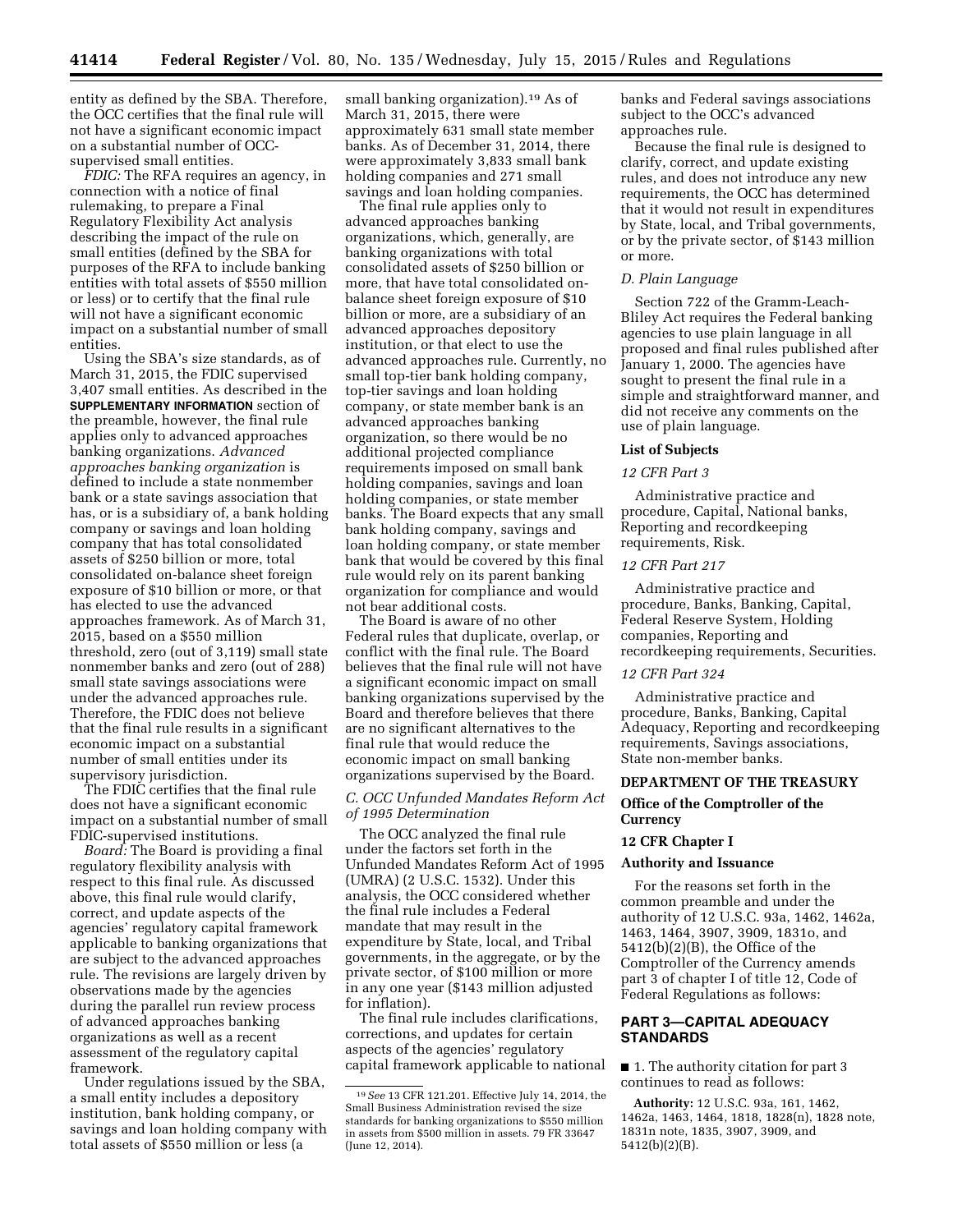■ 2. Section 3.2 is amended by revising the definition of ''Residential mortgage exposure'' to read as follows:

# **§ 3.2 Definitions.**

\* \* \* \* \* *Residential mortgage exposure* means an exposure (other than a securitization exposure, equity exposure, statutory multifamily mortgage, or presold construction loan):

(1)(i) That is primarily secured by a first or subsequent lien on one-to-four family residential property; or

(ii) With an original and outstanding amount of \$1 million or less that is primarily secured by a first or subsequent lien on residential property that is not one-to-four family; and

(2) For purposes of calculating capital requirements under subpart E of this part, managed as part of a segment of exposures with homogeneous risk characteristics and not on an individualexposure basis.

\* \* \* \* \*

■ 3. Section 3.10 is amended by revising paragraph (c) introductory text to read as follows:

# **§ 3.10 Minimum capital requirements.**

\* \* \* \* \* (c) *Advanced approaches capital ratio calculations.* An advanced approaches national bank or Federal savings association that has completed the parallel run process and received notification from the OCC pursuant to § 3.121(d) must determine its regulatory capital ratios as described in paragraphs (c)(1) through (3) of this section. An advanced approaches national bank or Federal savings association must determine its supplementary leverage ratio in accordance with paragraph (c)(4) of this section, beginning with the calendar quarter immediately following the quarter in which the national bank or Federal savings association meets any of the criteria in  $\S 3.100(b)(1)$ .

\* \* \* \* \*

■ 4. Section 3.22 is amended by revising paragraph (b)(1)(iii) to read as follows:

#### **§ 3.22 Regulatory capital adjustments and deductions.**

- \* \* \* \* \*
- (b) \* \* \*
- $(1) * * * *$

(iii) A national bank or Federal savings association must deduct any net gain and add any net loss related to changes in the fair value of liabilities that are due to changes in the national bank's or Federal savings association's own credit risk. An advanced approaches national bank or Federal savings association must deduct the

difference between its credit spread premium and the risk-free rate for derivatives that are liabilities as part of this adjustment.

\* \* \* \* \* ■ 5. Section 3.100 is amended by revising paragraph (b)(1)(ii) to read as follows:

#### **§ 3.100 Purpose, applicability, and principle of conservatism.**

- $\star$   $\star$   $\star$
- (b) \* \* \*  $(1) * * * *$

(ii) Has consolidated total on-balance sheet foreign exposure on its most recent year-end Federal Financial Institutions Examination Council (FFIEC) 009 Report equal to \$10 billion or more (where total on-balance sheet foreign exposure equals total foreign countries cross-border claims on an ultimate-risk basis, plus total foreign countries claims on local residents on an ultimate-risk basis, plus total foreign countries fair value of foreign exchange and derivative products), calculated in accordance with the FFIEC 009 Country Exposure Report;

\* \* \* \* \*

■ 6. Section 3.122 is amended by: ■ a. Revising paragraphs (a)(3) and  $(b)(1);$ 

■ b. Adding paragraph (b)(2)(iii);

■ c. Revising paragraphs (b)(3) and (5) and (c)(1), (2), (5), and (6);

■ d. Redesignating paragraphs (c)(9) and  $(10)$  as paragraphs  $(c)(10)$  and  $(11)$ , revising newly redesignated paragraphs  $(c)(10)$  and  $(11)$ , and adding a new paragraph (c)(9); and

 $\blacksquare$  e. Revising paragraph (i)(5).

The revisions and additions read as follows:

# **§ 3.122 Qualification requirements.**

 $(a) * * * *$ 

(3) Each national bank or Federal savings association must have an appropriate infrastructure with risk measurement and management processes that meet the qualification requirements of this section and are appropriate given the national bank's or Federal savings association's size and level of complexity. Regardless of whether the systems and models that generate the risk parameters necessary for calculating a national bank's or Federal savings association's risk-based capital requirements are located at any affiliate of the national bank or Federal savings association, the national bank or Federal savings association itself must ensure that the risk parameters and reference data used to determine its risk-based capital requirements are representative of long run experience

with respect to its own credit risk and operational risk exposures.

(b) *Risk rating and segmentation systems for wholesale and retail exposures.* (1)(i) A national bank or Federal savings association must have an internal risk rating and segmentation system that accurately, reliably, and meaningfully differentiates among degrees of credit risk for the national bank's or Federal savings association's wholesale and retail exposures. When assigning an internal risk rating, a national bank or Federal savings association may consider a third-party assessment of credit risk, provided that the national bank's or Federal savings association's internal risk rating assignment does not rely solely on the external assessment.

(ii) If a national bank or Federal savings association uses multiple rating or segmentation systems, the national bank's or Federal savings association's rationale for assigning an obligor or exposure to a particular system must be documented and applied in a manner that best reflects the obligor's or exposure's level of risk. A national bank or Federal savings association must not inappropriately allocate obligors or exposures across systems to minimize regulatory capital requirements.

(iii) In assigning ratings to wholesale obligors and exposures, including loss severity ratings grades to wholesale exposures, and assigning retail exposures to retail segments, a national bank or Federal savings association must use all relevant and material information and ensure that the information is current.

(iv) When assigning an obligor to a PD rating or retail exposure to a PD segment, a national bank or Federal savings association must assess the obligor or retail borrower's ability and willingness to contractually perform, taking a conservative view of projected information.

 $(2) * * *$ 

(iii) A national bank or Federal savings association must have an effective process to obtain and update in a timely manner relevant and material information on obligor and exposure characteristics that affect PD, LGD and EAD.

(3) For retail exposures:

(i) A national bank or Federal savings association must have an internal system that groups retail exposures into the appropriate retail exposure subcategory and groups the retail exposures in each retail exposure subcategory into separate segments with homogeneous risk characteristics that provide a meaningful differentiation of risk. The national bank's or Federal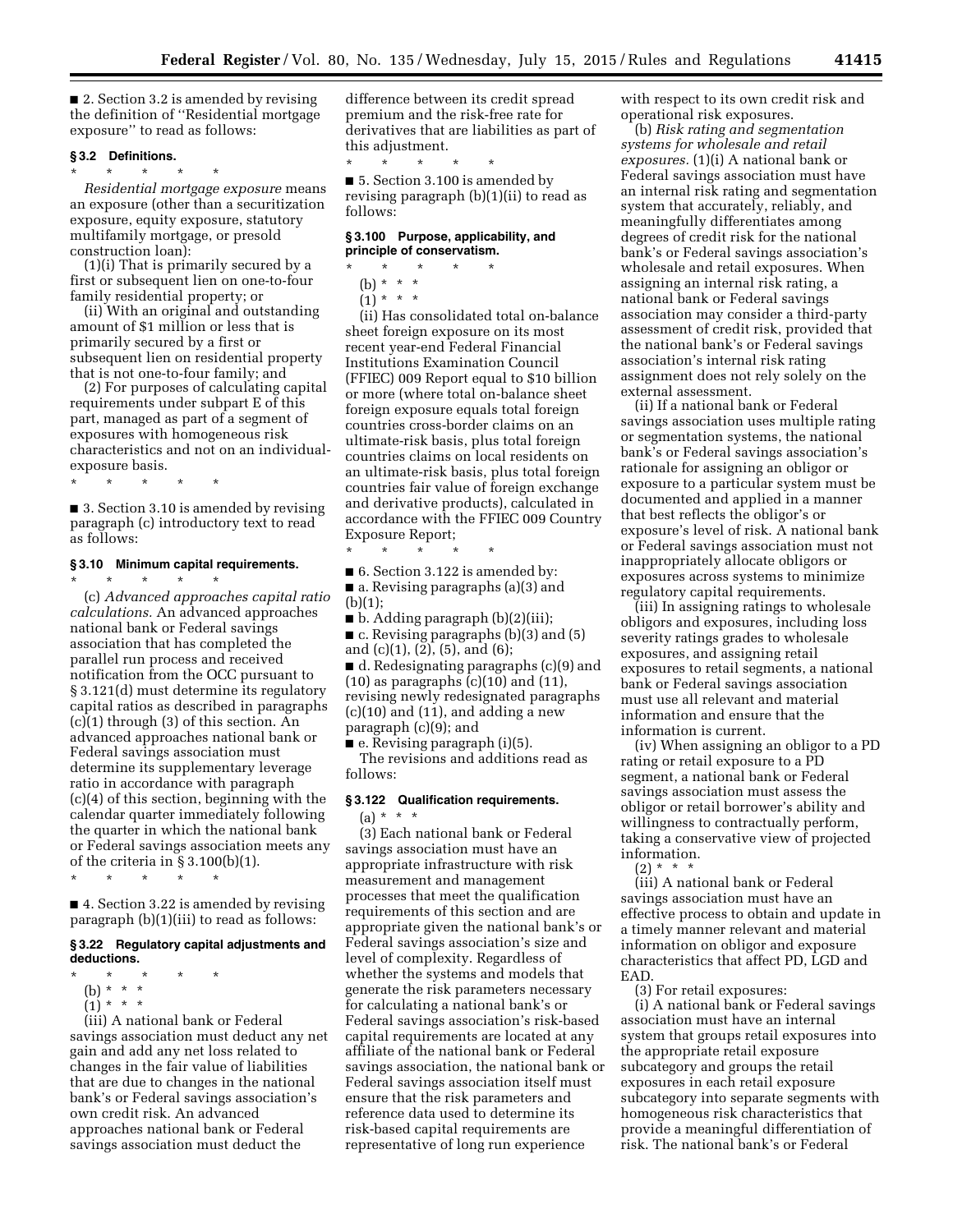savings association's system must identify and group in separate segments by subcategories exposures identified in  $\S 3.131(c)(2)(ii)$  and (iii).

(ii) A national bank or Federal savings association must have an internal system that captures all relevant exposure risk characteristics, including borrower credit score, product and collateral types, as well as exposure delinquencies, and must consider crosscollateral provisions, where present.

(iii) The national bank or Federal savings association must review and, if appropriate, update assignments of individual retail exposures to segments and the loss characteristics and delinquency status of each identified risk segment. These reviews must occur whenever the national bank or Federal savings association receives new material information, but generally no less frequently than quarterly, and, in all cases, at least annually.

\* \* \* \* \*

(5) The national bank's or Federal savings association's internal risk rating system for wholesale exposures must provide for the review and update (as appropriate) of each obligor rating and (if applicable) each loss severity rating whenever the national bank or Federal savings association obtains relevant and material information on the obligor or exposure that affects PD, LGD and EAD, but no less frequently than annually.

(c) *Quantification of risk parameters for wholesale and retail exposures.* (1) The national bank or Federal savings association must have a comprehensive risk parameter quantification process that produces accurate, timely, and reliable estimates of the risk parameters on a consistent basis for the national bank's or Federal savings association's wholesale and retail exposures.

(2) A national bank's or Federal savings association's estimates of PD, LGD, and EAD must incorporate all relevant, material, and available data that is reflective of the national bank's or Federal savings association's actual wholesale and retail exposures and of sufficient quality to support the determination of risk-based capital requirements for the exposures. In particular, the population of exposures in the data used for estimation purposes, the lending standards in use when the data were generated, and other relevant characteristics, should closely match or be comparable to the national bank's or Federal savings association's exposures and standards. In addition, a national bank or Federal savings association must:

(i) Demonstrate that its estimates are representative of long run experience,

including periods of economic downturn conditions, whether internal or external data are used;

(ii) Take into account any changes in lending practice or the process for pursuing recoveries over the observation period;

(iii) Promptly reflect technical advances, new data, and other information as they become available;

(iv) Demonstrate that the data used to estimate risk parameters support the accuracy and robustness of those estimates; and

(v) Demonstrate that its estimation technique performs well in out-ofsample tests whenever possible.

\* \* \* \* \*

(5) The national bank or Federal savings association must be able to demonstrate which variables have been found to be statistically significant with regard to EAD. The national bank's or Federal savings association's EAD estimates must reflect its specific policies and strategies with regard to account management, including account monitoring and payment processing, and its ability and willingness to prevent further drawdowns in circumstances short of payment default. The national bank or Federal savings association must have adequate systems and procedures in place to monitor current outstanding amounts against committed lines, and changes in outstanding amounts per obligor and obligor rating grade and per retail segment. The national bank or Federal savings association must be able to monitor outstanding amounts on a daily basis.

(6) At a minimum, PD estimates for wholesale obligors and retail segments must be based on at least five years of default data. LGD estimates for wholesale exposures must be based on at least seven years of loss severity data, and LGD estimates for retail segments must be based on at least five years of loss severity data. EAD estimates for wholesale exposures must be based on at least seven years of exposure amount data, and EAD estimates for retail segments must be based on at least five years of exposure amount data. If the national bank or Federal savings association has relevant and material reference data that span a longer period of time than the minimum time periods specified above, the national bank or Federal savings association must incorporate such data in its estimates, provided that it does not place undue weight on periods of favorable or benign economic conditions relative to periods of economic downturn conditions.

\* \* \* \* \*

(9) If a national bank or Federal savings association uses internal data obtained prior to becoming subject to this subpart E or external data to arrive at PD, LGD, or EAD estimates, the national bank or Federal savings association must demonstrate to the OCC that the national bank or Federal savings association has made appropriate adjustments if necessary to be consistent with the definition of default in § 3.101. Internal data obtained after the national bank or Federal savings association becomes subject to this subpart E must be consistent with the definition of default in § 3.101.

(10) The national bank or Federal savings association must review and update (as appropriate) its risk parameters and its risk parameter quantification process at least annually.

(11) The national bank or Federal savings association must, at least annually, conduct a comprehensive review and analysis of reference data to determine relevance of the reference data to the national bank's or Federal savings association's exposures, quality of reference data to support PD, LGD, and EAD estimates, and consistency of reference data to the definition of default in § 3.101.

\* \* \* \* \*  $(i) * * * *$ 

(5) The national bank or Federal savings association must have an internal audit function or equivalent function that is independent of business-line management that at least annually:

(i) Reviews the national bank's or Federal savings association's advanced systems and associated operations, including the operations of its credit function and estimations of PD, LGD, and EAD;

(ii) Assesses the effectiveness of the controls supporting the national bank's or Federal savings association's advanced systems; and

(iii) Documents and reports its findings to the national bank's or Federal savings association's board of directors (or a committee thereof).

■ 7. Section 3.131 is amended by: ■ a. Revising paragraphs (d)(5)(ii) and (iii); and

\* \* \* \* \*

 $\blacksquare$  b. In paragraph (e)(3)(vi), removing " $\frac{1}{5}$  3.22(a)(7)" and adding " $\frac{1}{5}$  3.22(d)" in its place.

The revisions read as follows:

**§ 3.131 Mechanics for calculating total wholesale and retail risk-weighted assets.** 

- \* \* \* \* \* (d) \* \* \*
- $(5) * * * *$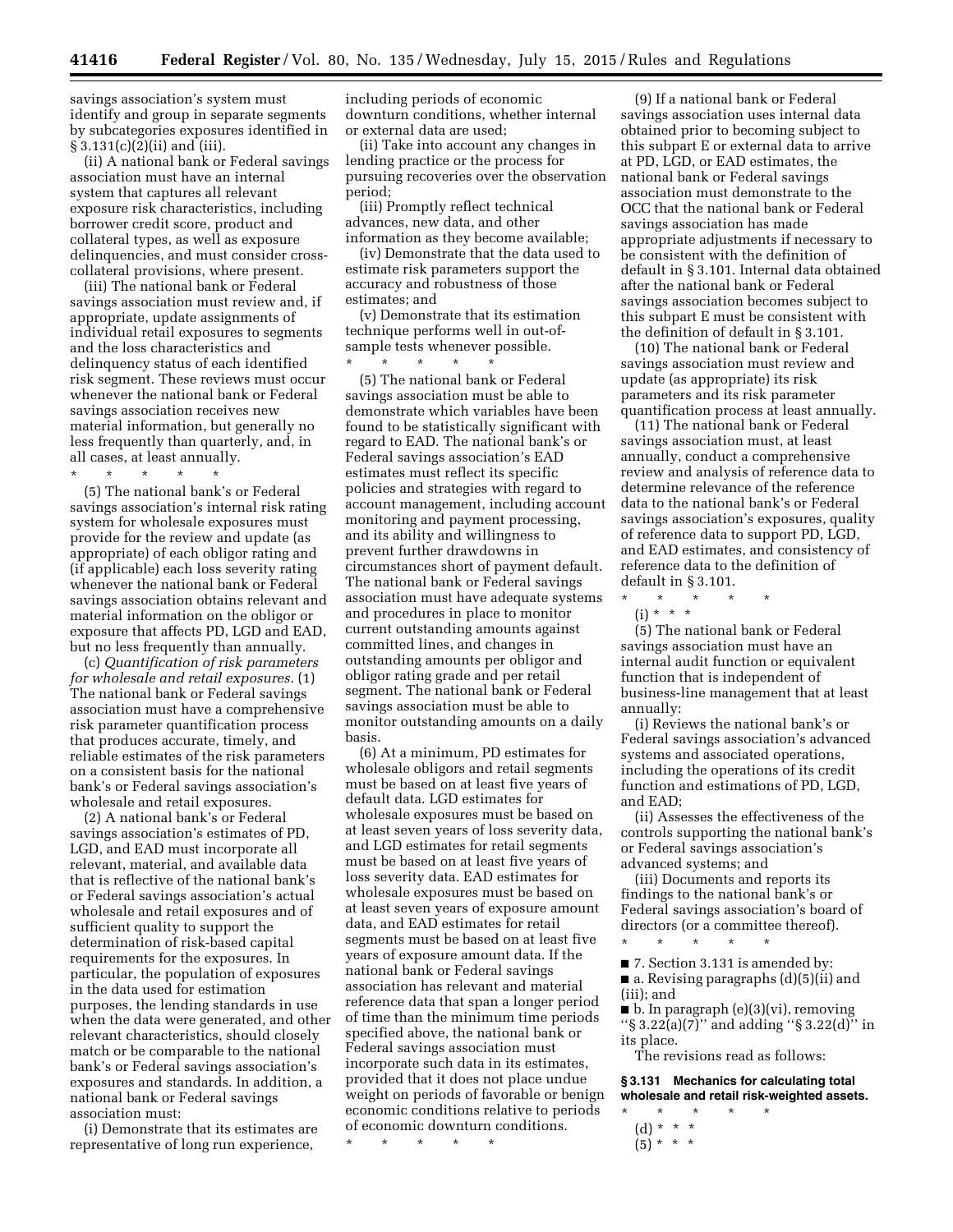(ii) A national bank or Federal savings association may take into account the risk reducing effects of guarantees and credit derivatives in support of retail exposures in a segment when quantifying the PD and LGD of the segment. In doing so, a national bank or Federal savings association must consider all relevant available information.

(iii) Except as provided in paragraph (d)(6) of this section, a national bank or Federal savings association may take into account the risk reducing effects of collateral in support of a wholesale exposure when quantifying the LGD of the exposure, and may take into account the risk reducing effects of collateral in support of retail exposures when quantifying the PD and LGD of the segment. In order to do so, a national bank or Federal savings association must have established internal requirements for collateral management, legal certainty, and risk management processes.

\* \* \* \* \*

■ 8. Section 3.132 is amended by:  $\blacksquare$  a. In Table 1 to § 3.132, removing ''this section'' and adding ''§ 3.32'' in its place, wherever it appears;

 $\bullet$  b. Revising paragraphs (c)(1), (c)(2) and  $(d)(5)(iii)(B);$ 

■ c. In paragraph (d)(2)(iv)(C), removing  $''(d)(5)''$  and adding  $''(d)(6)''$  in its place;  $\blacksquare$  d. In paragraph  $(d)(7)(iv)(B)$ , removing ''§ 3.131(b)(2)'' and adding

- ''§ 3.132(b)(2)'' in its place; and ■ d. In paragraph (d)(9)(ii), removing ''paragraph (e)(3)'' and adding
- ''paragraph (e)(6)'' in its place.

The revisions read as follows:

#### **§ 3.132 Counterparty credit risk of repostyle transactions, eligible margin loans, and OTC derivative contracts.**

\* \* \* \* \* (c) *EAD for OTC derivative contracts*—(1) *OTC derivative contracts not subject to a qualifying master netting agreement.* A national bank or Federal savings association must determine the EAD for an OTC derivative contract that is not subject to a qualifying master netting agreement using the current exposure methodology in paragraph (c)(5) of this section or using the internal models methodology described in paragraph (d) of this section. A national bank or Federal savings association may reduce the EAD calculated according to paragraph (c)(5) of this section by the credit valuation adjustment that the national bank or Federal savings association has recognized in its balance sheet valuation of any OTC derivative contracts in the netting set. For purposes of this paragraph (c)(1), the credit valuation

adjustment does not include any adjustments to common equity tier 1 capital attributable to changes in the fair value of the national bank's or Federal savings association's liabilities that are due to changes in its own credit risk since the inception of the transaction with the counterparty.

(2) *OTC derivative contracts subject to a qualifying master netting agreement.*  A national bank or Federal savings association must determine the EAD for multiple OTC derivative contracts that are subject to a qualifying master netting agreement using the current exposure methodology in paragraph (c)(6) of this section or using the internal models methodology described in paragraph (d) of this section. A national bank or Federal savings association may reduce the EAD calculated according to paragraph (c)(6) of this section by the credit valuation adjustment that the national bank or Federal savings association has recognized in its balance sheet valuation of any OTC derivative contracts in the netting set. For purposes of this paragraph (c)(2), the credit valuation adjustment does not include any adjustments to common equity tier 1 capital attributable to changes in the fair value of the national bank's or Federal savings association's liabilities that are due to changes in its own credit risk since the inception of the transaction with the counterparty.

- \* \* \* \* \*
	- (d) \* \* \*
	- $(5)^{*}$  \* \*
	- $(iii) * * * *$

(B) Twenty business days if the number of trades in a netting set exceeds 5,000 at any time during the previous quarter (except if the national bank or Federal savings association is calculating EAD for a cleared transaction under § 3.133) or contains one or more trades involving illiquid collateral or any derivative contract that cannot be easily replaced. If over the two previous quarters more than two margin disputes on a netting set have occurred that lasted more than the margin period of risk, then the national bank or Federal savings association must use a margin period of risk for that netting set that is at least two times the minimum margin period of risk for that netting set. If the periodicity of the receipt of collateral is N-days, the minimum margin period of risk is the minimum margin period of risk under this paragraph (d) plus N minus 1. This period should be extended to cover any impediments to prompt re-hedging of any market risk.

\* \* \* \* \*

■ 9. Section 3.133 is amended by:

 $\blacksquare$  a. In paragraph (b)(3)(i)(B) removing ''§ 3.132(b)(3)(i)(A)'' and adding paragraph (b)(3)(i)(A) of this section'' in its place;

■ b. In paragraph (b)(4)(ii) removing ''§ 3.131'' and adding ''subparts E or F of this part, as applicable'' in its place; ■ c. Adding paragraph (c)(3)(iii); and ■ d. In paragraph (c)(4)(ii) removing ''§ 3.131'' and adding ''subparts E or F of this part, as applicable'' in its place.

The addition reads as follows:

# **§ 3.133 Cleared transactions.**

- \* \* \* \* \*
	- $(c) * * * *$  $(3) * * * *$
	-

(iii) Notwithstanding paragraphs (c)(3)(i) and (ii) of this section, a clearing member national bank or Federal savings association may apply a risk weight of 0 percent to the trade exposure amount for a cleared transaction with a CCP where the clearing member national bank or Federal savings association is acting as a financial intermediary on behalf of a clearing member client, the transaction offsets another transaction that satisfies the requirements set forth in § 3.3(a), and the clearing member national bank or Federal savings association is not obligated to reimburse the clearing member client in the event of the CCP default.

\* \* \* \* \*

# **§ 3.136 [Amended]**

■ 10. Section 3.136 is amended by:

- a. In paragraph (e)(2)(i), removing " $\S$  3.135(e)(1) and (e)(2)" and adding ''paragraphs (e)(1) and (2) of this
- section'' in its place: And ■ b. In paragraph (e)(2)(ii), removing ''§§ 3.135(e)(1) and (e)(2)'' and adding ''paragraphs (e)(1) and (2) of this section" in its place.

■ 11. Section 3.172 is amended by revising paragraph (d) to read as follows:

#### **§ 3.172 Disclosure requirements.**  \* \* \* \* \*

(d)(1) A national bank or Federal savings association that meets any of the criteria in § 3.100(b)(1) before January 1, 2015, must publicly disclose each quarter its supplementary leverage ratio and the components thereof (that is, tier 1 capital and total leverage exposure) as calculated under subpart B of this part, beginning with the first quarter in 2015. This disclosure requirement applies without regard to whether the national bank or Federal savings association has completed the parallel run process and received notification from the OCC pursuant to § 3.121(d).

(2) A national bank or Federal savings association that meets any of the criteria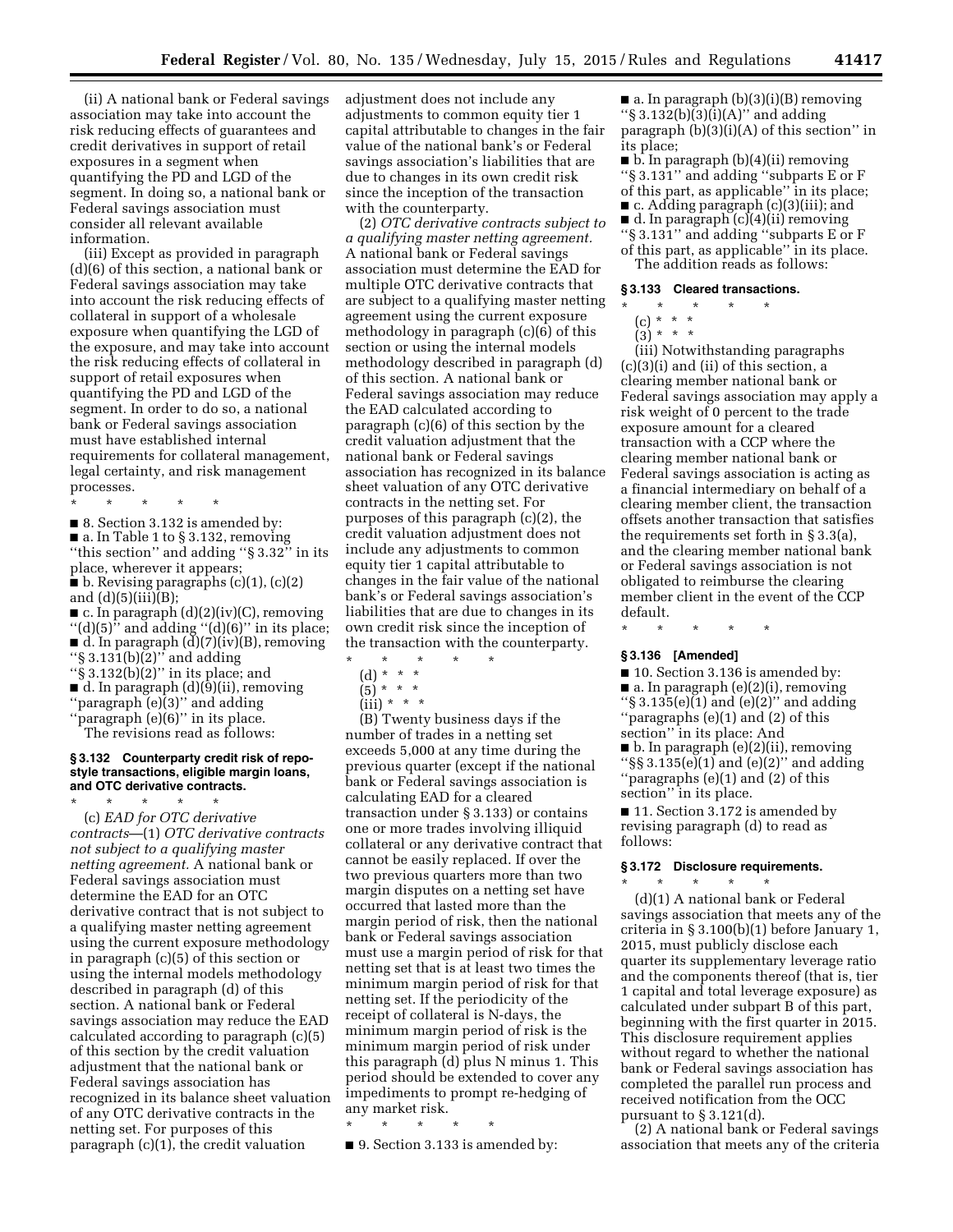in § 3.100(b)(1) on or after January 1, 2015, must publicly disclose each quarter its supplementary leverage ratio and the components thereof (that is, tier 1 capital and total leverage exposure) as calculated under subpart B of this part beginning with the calendar quarter immediately following the quarter in which the national bank or Federal savings association becomes an advanced approaches national bank or Federal savings association. This disclosure requirement applies without regard to whether the national bank or Federal savings association has completed the parallel run process and has received notification from the OCC pursuant to § 3.121(d).

■ 12. Section 3.173 is amended by: ■ a. Redesignating paragraph (a) introductory text as paragraph (a)(1) and revising newly redesignated paragraph  $(a)(1);$ 

 $\blacksquare$  b. Adding paragraphs (a)(2) and (a)(3); ■ c. Revising the entry for (a)(1) in Table 6 to § 3.173; and

 $\blacksquare$  d. Revising the entry for (i)(2) in Table 9 to § 3.173.

The revisions and additions read as follows:

#### **§ 3.173 Disclosures by certain advanced approaches national banks or Federal savings associations.**

(a)(1) An advanced approaches national bank or Federal savings association described in § 3.172(b) must make the disclosures described in Tables 1 through 12 to § 3.173.

(2) An advanced approaches national bank or Federal savings association that is required to publicly disclose its supplementary leverage ratio pursuant to § 3.172(d) must make the disclosures required under Table 13 to § 3.173, unless the national bank or Federal savings association is a consolidated subsidiary of a bank holding company, savings and loan holding company, or depository institution that is subject to these disclosures requirements or a subsidiary of a non-U.S. banking

organization that is subject to comparable public disclosure requirements in its home jurisdiction.

(3) The disclosures described in Tables 1 through 12 to § 3.173 must be made publicly available for twelve consecutive quarters beginning on January 1, 2014, or a shorter period, as applicable, for the quarters after the national bank or Federal savings association has completed the parallel run process and received notification from the OCC pursuant to § 3.121(d). The disclosures described in Table 13 to § 3.173 must be made publicly available for twelve consecutive quarters beginning on January 1, 2015, or a shorter period, as applicable, for the quarters after the national bank or Federal savings association becomes subject to the disclosure of the supplementary leverage ratio pursuant to § 3.172(d) and § 3.173(a)(2). \* \* \* \* \*

TABLE 6 TO § 3.173—CREDIT RISK: DISCLOSURES FOR PORTFOLIOS SUBJECT TO IRB RISK-BASED CAPITAL FORMULA

| Qualitative<br>disclosures | (a)     | $* * *$ |         |                                                                                                                                                                                                                                                                                                               |         |         |         |
|----------------------------|---------|---------|---------|---------------------------------------------------------------------------------------------------------------------------------------------------------------------------------------------------------------------------------------------------------------------------------------------------------------|---------|---------|---------|
|                            |         |         |         | (1) Structure of internal rating systems and if the national bank or Federal savings association considers exter-<br>nal ratings, the relation between internal and external ratings;                                                                                                                         |         |         |         |
| $\star$                    |         | $\star$ | $\star$ | $\star$                                                                                                                                                                                                                                                                                                       | $\star$ | $\star$ | $\star$ |
| $\star$                    | $\star$ |         |         |                                                                                                                                                                                                                                                                                                               |         |         |         |
|                            |         |         |         | TABLE 9 TO § 3.173-SECURITIZATION                                                                                                                                                                                                                                                                             |         |         |         |
|                            |         |         | $\star$ |                                                                                                                                                                                                                                                                                                               |         |         |         |
| Quantitative Disclosures   |         |         |         |                                                                                                                                                                                                                                                                                                               |         |         |         |
| $\star$                    |         |         | $\star$ |                                                                                                                                                                                                                                                                                                               |         | $\star$ | $\star$ |
|                            |         |         | (i)     | * * *                                                                                                                                                                                                                                                                                                         |         |         |         |
|                            |         |         |         | (2) Aggregate amount disclosed separately by type of underlying exposure in the<br>pool of any:<br>(i) After-tax gain-on-sale on a securitization that has been deducted from common<br>equity tier 1 capital: And<br>(ii) Credit-enhancing interest-only strip that is assigned a 1,250 percent risk weight. |         |         |         |
|                            |         |         |         | $\star$                                                                                                                                                                                                                                                                                                       |         |         | $\star$ |

\* \* \* \* \*

#### **FEDERAL RESERVE SYSTEM**

# **12 CFR CHAPTER II**

#### **Authority and Issuance**

For the reasons set forth in the common preamble, part 217 of chapter II of title 12 of the Code of Federal Regulations is amended as follows:

# **PART 217—CAPITAL ADEQUACY OF BANK HOLDING COMPANIES, SAVINGS AND LOAN HOLDING COMPANIES, AND STATE MEMBER BANKS (REGULATION Q)**

■ 13. The authority citation for part 217 continues to read as follows:

**Authority:** 12 U.S.C. 248(a), 321–338a, 481–486, 1462a, 1467a, 1818, 1828, 1831n, 1831o, 1831p–l, 1831w, 1835, 1844(b), 1851, 3904, 3906–3909, 4808, 5365, 5368, 5371.

■ 14. Section 217.2 is amended by revising the definition of ''Residential mortgage exposure'' to read as follows:

#### **§ 217.2 Definitions.**

\* \* \* \* \*

*Residential mortgage exposure* means an exposure (other than a securitization exposure, equity exposure, statutory multifamily mortgage, or presold construction loan):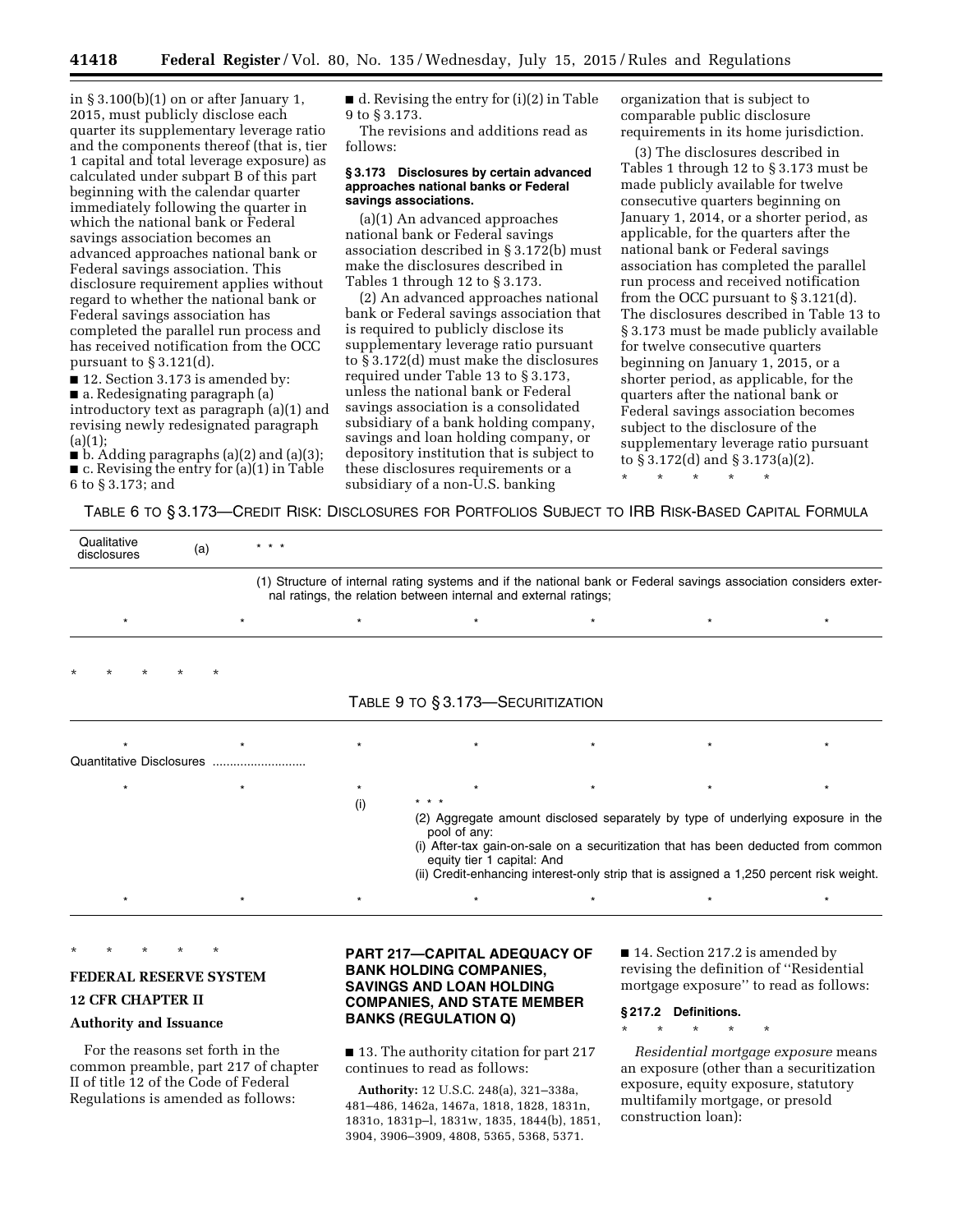(1)(i) That is primarily secured by a first or subsequent lien on one-to-four family residential property; or

(ii) With an original and outstanding amount of \$1 million or less that is primarily secured by a first or subsequent lien on residential property that is not one-to-four family; and

(2) For purposes of calculating capital requirements under subpart E of this part, managed as part of a segment of exposures with homogeneous risk characteristics and not on an individualexposure basis.

\* \* \* \* \*

■ 15. Section 217.10 is amended by revising paragraph (c) introductory text to read as follows:

# **§ 217.10 Minimum capital requirements.**

\* \* \* \* \* (c) *Advanced approaches capital ratio calculations.* An advanced approaches Board-regulated institution that has completed the parallel run process and received notification from the Board pursuant to § 217.121(d) must determine its regulatory capital ratios as described in paragraphs (c)(1) through (3) of this section. An advanced approaches Board-regulated institution must determine its supplementary leverage ratio in accordance with paragraph (c)(4) of this section, beginning with the calendar quarter immediately following the quarter in which the Boardregulated institution meets any of the criteria in § 217.100(b)(1). \* \* \* \* \*

■ 16. Section 217.22 is amended by revising paragraph (b)(1)(iii) to read as follows:

#### **§ 217.22 Regulatory capital adjustments and deductions.**

- \* \* \* \* \* (b) \* \* \*
- $(1) * * * *$

(iii) A Board-regulated institution must deduct any net gain and add any net loss related to changes in the fair value of liabilities that are due to changes in the Board-regulated institution's own credit risk. An advanced approaches Board-regulated institution must deduct the difference between its credit spread premium and the risk-free rate for derivatives that are liabilities as part of this adjustment.

\* \* \* \* \* ■ 17. Section 217.100 is amended by revising paragraphs (b)(1)(i)(*B*)(2) and  $(b)(1)(ii)(B)$  to read as follows:

# **§ 217.100 Purpose, applicability, and principle of conservatism.**

 $*$  \* \* (b) \* \* \*

- $(1) * * * *$
- $(i)$  \* \* \*  $(B) * * * *$

(2) Has consolidated total on-balance sheet foreign exposure on its most recent year-end Federal Financial Institutions Examination Council (FFIEC) 009 Report equal to \$10 billion or more (where total on-balance sheet foreign exposure equals total foreign countries cross-border claims on an ultimate-risk basis, plus total foreign countries claims on local residents on an ultimate-risk basis, plus total foreign countries fair value of foreign exchange and derivative products), calculated in accordance with the FFIEC 009 Country Exposure Report;

\* \* \* \* \*

 $(ii) * * * *$ 

(*B*) Has consolidated total on-balance sheet foreign exposure on its most recent year-end Federal Financial Institutions Examination Council (FFIEC) 009 Report equal to \$10 billion or more (where total on-balance sheet foreign exposure equals total foreign countries cross-border claims on an ultimate-risk basis, plus total foreign countries claims on local residents on an ultimate-risk basis, plus total foreign countries fair value of foreign exchange and derivative products), calculated in accordance with the FFIEC 009 Country Exposure Report;

\* \* \* \* \*

- 18. Section 217.122 is amended by:
- a. Revising paragraphs (a)(3) and
- (b)(1);

■ b. Adding paragraph (b)(2)(iii);

■ c. Revising paragraphs (b)(3) and (5) and (c)(1), (2), (5), and (6);

■ d. Redesignating paragraphs (c)(9) and  $(10)$  as paragraphs  $(c)(10)$  and  $(11)$ , revising newly redesignated paragraphs  $(c)(10)$  and  $(11)$ , and adding a new paragraph (c)(9); and

■ e. Revising paragraph (i)(5).

The revisions and additions read as follows:

# **§ 217.122 Qualification requirements.**   $(a) * * * *$

(3) Each Board-regulated institution must have an appropriate infrastructure with risk measurement and management processes that meet the qualification requirements of this section and are appropriate given the Board-regulated institution's size and level of complexity. Regardless of whether the systems and models that generate the risk parameters necessary for calculating a Board-regulated institution's riskbased capital requirements are located at any affiliate of the Board-regulated institution, the Board-regulated institution itself must ensure that the

risk parameters and reference data used to determine its risk-based capital requirements are representative of long run experience with respect to its own credit risk and operational risk exposures.

(b) *Risk rating and segmentation systems for wholesale and retail exposures.* (1)(i) A Board-regulated institution must have an internal risk rating and segmentation system that accurately, reliably, and meaningfully differentiates among degrees of credit risk for the Board-regulated institution's wholesale and retail exposures. When assigning an internal risk rating, a Board-regulated institution may consider a third-party assessment of credit risk, provided that the Boardregulated institution's internal risk rating assignment does not rely solely on the external assessment.

(ii) If a Board-regulated institution uses multiple rating or segmentation systems, the Board-regulated institution's rationale for assigning an obligor or exposure to a particular system must be documented and applied in a manner that best reflects the obligor or exposure's level of risk. A Board-regulated institution must not inappropriately allocate obligors or exposures across systems to minimize regulatory capital requirements.

(iii) In assigning ratings to wholesale obligors and exposures, including loss severity ratings grades to wholesale exposures, and assigning retail exposures to retail segments, a Boardregulated institution must use all relevant and material information and ensure that the information is current.

(iv) When assigning an obligor to a PD rating or retail exposure to a PD segment, a Board-regulated institution must assess the obligor or retail borrower's ability and willingness to contractually perform, taking a conservative view of projected information.

 $(2) *$ 

(iii) A Board-regulated institution must have an effective process to obtain and update in a timely manner relevant and material information on obligor and exposure characteristics that affect PD, LGD and EAD.

(3) For retail exposures:

(i) A Board-regulated institution must have an internal system that groups retail exposures into the appropriate retail exposure subcategory and groups the retail exposures in each retail exposure subcategory into separate segments with homogeneous risk characteristics that provide a meaningful differentiation of risk. The Board-regulated institution's system must identify and group in separate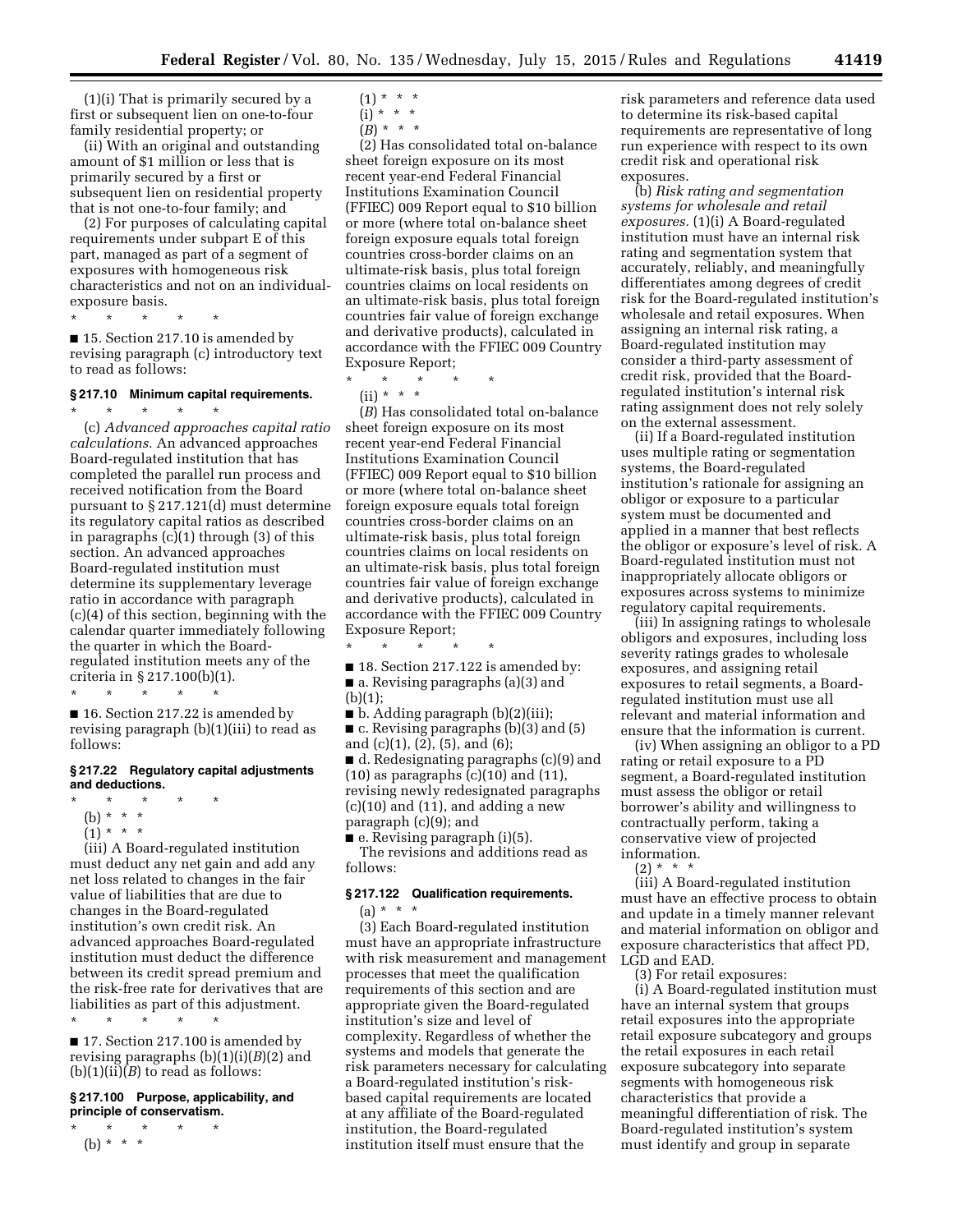segments by subcategories exposures identified in § 217.131(c)(2)(ii) and (iii).

(ii) A Board-regulated institution must have an internal system that captures all relevant exposure risk characteristics, including borrower credit score, product and collateral types, as well as exposure delinquencies, and must consider crosscollateral provisions, where present.

(iii) The Board-regulated institution must review and, if appropriate, update assignments of individual retail exposures to segments and the loss characteristics and delinquency status of each identified risk segment. These reviews must occur whenever the Board-regulated institution receives new material information, but generally no less frequently than quarterly, and, in all cases, at least annually.

\* \* \* \* \*

(5) The Board-regulated institution's internal risk rating system for wholesale exposures must provide for the review and update (as appropriate) of each obligor rating and (if applicable) each loss severity rating whenever the Boardregulated institution obtains relevant and material information on the obligor or exposure that affects PD, LGD and EAD, but no less frequently than annually.

(c) *Quantification of risk parameters for wholesale and retail exposures.* (1) The Board-regulated institution must have a comprehensive risk parameter quantification process that produces accurate, timely, and reliable estimates of the risk parameters on a consistent basis for the Board-regulated institution's wholesale and retail exposures.

(2) A Board-regulated institution's estimates of PD, LGD, and EAD must incorporate all relevant, material, and available data that is reflective of the Board-regulated institution's actual wholesale and retail exposures and of sufficient quality to support the determination of risk-based capital requirements for the exposures. In particular, the population of exposures in the data used for estimation purposes, the lending standards in use when the data were generated, and other relevant characteristics, should closely match or be comparable to the Boardregulated institution's exposures and standards. In addition, a Boardregulated institution must:

(i) Demonstrate that its estimates are representative of long run experience, including periods of economic downturn conditions, whether internal or external data are used;

(ii) Take into account any changes in lending practice or the process for pursuing recoveries over the observation period;

(iii) Promptly reflect technical advances, new data, and other information as they become available;

(iv) Demonstrate that the data used to estimate risk parameters support the accuracy and robustness of those estimates; and

(v) Demonstrate that its estimation technique performs well in out-ofsample tests whenever possible.  $\star$ 

(5) The Board-regulated institution must be able to demonstrate which variables have been found to be statistically significant with regard to EAD. The Board-regulated institution's EAD estimates must reflect its specific policies and strategies with regard to account management, including account monitoring and payment processing, and its ability and willingness to prevent further drawdowns in circumstances short of payment default. The Board-regulated institution must have adequate systems and procedures in place to monitor current outstanding amounts against committed lines, and changes in outstanding amounts per obligor and obligor rating grade and per retail segment. The Board-regulated institution must be able to monitor outstanding amounts on a daily basis.

(6) At a minimum, PD estimates for wholesale obligors and retail segments must be based on at least five years of default data. LGD estimates for wholesale exposures must be based on at least seven years of loss severity data, and LGD estimates for retail segments must be based on at least five years of loss severity data. EAD estimates for wholesale exposures must be based on at least seven years of exposure amount data, and EAD estimates for retail segments must be based on at least five years of exposure amount data. If the Board-regulated institution has relevant and material reference data that span a longer period of time than the minimum time periods specified above, the Boardregulated institution must incorporate such data in its estimates, provided that it does not place undue weight on periods of favorable or benign economic conditions relative to periods of economic downturn conditions.

\* \* \* \* \* (9) If a Board-regulated institution uses internal data obtained prior to becoming subject to this subpart E or external data to arrive at PD, LGD, or EAD estimates, the Board-regulated institution must demonstrate to the Board that the Board-regulated institution has made appropriate adjustments if necessary to be consistent with the definition of default in § 217.101. Internal data obtained after

the Board-regulated institution becomes subject to this subpart E must be consistent with the definition of default in § 217.101.

(10) The Board-regulated institution must review and update (as appropriate) its risk parameters and its risk parameter quantification process at least annually.

(11) The Board-regulated institution must, at least annually, conduct a comprehensive review and analysis of reference data to determine relevance of the reference data to the Board-regulated institution's exposures, quality of reference data to support PD, LGD, and EAD estimates, and consistency of reference data to the definition of default in § 217.101.

\* \* \* \* \* (i) \* \* \*

(5) The Board-regulated institution must have an internal audit function or equivalent function that is independent of business-line management that at least annually:

(i) Reviews the Board-regulated institution's advanced systems and associated operations, including the operations of its credit function and estimations of PD, LGD, and EAD;

(ii) Assesses the effectiveness of the controls supporting the Board-regulated institution's advanced systems; and

(iii) Documents and reports its findings to the Board-regulated institution's board of directors (or a committee thereof).

\* \* \* \* \* ■ 19. Section 217.131 is amended by:

■ a. Revising paragraphs (d)(5)(ii) and (iii); and

■ b. In paragraph (e)(3)(vi), removing

''§ 217.22(a)(7)'' and adding ''§ 217.22(d)'' in its place.

The revisions read as follows:

**§ 217.131 Mechanics for calculating total wholesale and retail risk-weighted assets.** 

\* \* \* \* \*

 $(5) * * * *$ 

(ii) A Board-regulated institution may take into account the risk reducing effects of guarantees and credit derivatives in support of retail exposures in a segment when quantifying the PD and LGD of the segment. In doing so, a Board-regulated institution must consider all relevant available information.

(iii) Except as provided in paragraph (d)(6) of this section, a Board-regulated institution may take into account the risk reducing effects of collateral in support of a wholesale exposure when quantifying the LGD of the exposure, and may take into account the risk

<sup>(</sup>d) \* \* \*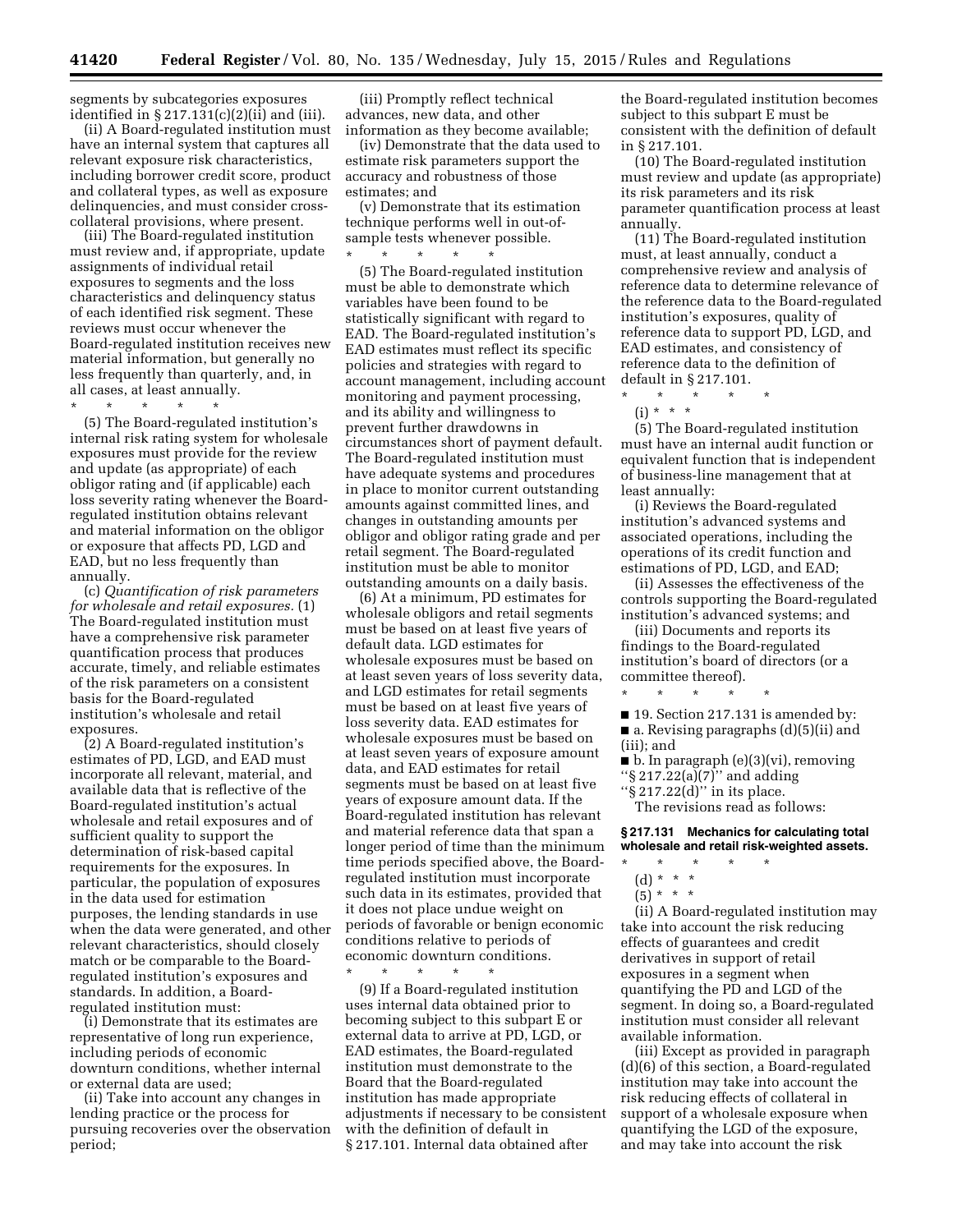reducing effects of collateral in support of retail exposures when quantifying the PD and LGD of the segment. In order to do so, a Board-regulated institution must have established internal requirements for collateral management, legal certainty, and risk management processes.

\* \* \* \* \*

■ 20. Section 217.132 is amended by: ■ a. In Table 1 to § 217.132, removing ''this section'' and adding ''§ 217.32'' in its place, wherever it appears;  $\blacksquare$  b. Revising paragraphs (c)(1), (c)(2)

and  $(d)(5)(iii)(B);$ 

 $\blacksquare$  c. In paragraph (d)(2)(iv)(C), removing " $(d)(5)$ " and adding " $(d)(6)$ " in its place;  $\blacksquare$  d. In paragraph  $(d)(7)(iv)(B)$ , removing ''§ 217.131(b)(2)'' and adding ''§ 217.132(b)(2)'' in its place; and  $\blacksquare$  e. In paragraph (d)(9)(ii), removing ''paragraph (e)(3)'' and adding "paragraph  $(e)(6)$ " in its place. The revisions read as follows:

#### **§ 217.132 Counterparty credit risk of repostyle transactions, eligible margin loans, and OTC derivative contracts.**

\* \* \* \* \* (c) *EAD for OTC derivative contracts*—(1) *OTC derivative contracts not subject to a qualifying master netting agreement.* A Board-regulated institution must determine the EAD for an OTC derivative contract that is not subject to a qualifying master netting agreement using the current exposure methodology in paragraph (c)(5) of this section or using the internal models methodology described in paragraph (d) of this section. A Board-regulated institution may reduce the EAD calculated according to paragraph (c)(5) of this section by the credit valuation adjustment that the Board-regulated institution has recognized in its balance sheet valuation of any OTC derivative contracts in the netting set. For purposes of this paragraph (c)(1), the credit valuation adjustment does not include any adjustments to common equity tier 1 capital attributable to changes in the fair value of the Boardregulated institution's liabilities that are due to changes in its own credit risk since the inception of the transaction with the counterparty.

(2) *OTC derivative contracts subject to a qualifying master netting agreement.*  A Board-regulated institution must determine the EAD for multiple OTC derivative contracts that are subject to a qualifying master netting agreement using the current exposure methodology in paragraph (c)(6) of this section or using the internal models methodology described in paragraph (d) of this section. A Board-regulated institution may reduce the EAD calculated

according to paragraph (c)(6) of this section by the credit valuation adjustment that the Board-regulated institution has recognized in its balance sheet valuation of any OTC derivative contracts in the netting set. For purposes of this paragraph (c)(2), the credit valuation adjustment does not include any adjustments to common equity tier 1 capital attributable to changes in the fair value of the Boardregulated institution's liabilities that are due to changes in its own credit risk since the inception of the transaction with the counterparty.

\* \* \* \* \*

(d) \* \* \*

 $(iii) * * * *$ 

(B) Twenty business days if the number of trades in a netting set exceeds 5,000 at any time during the previous quarter (except if the Boardregulated institution is calculating EAD for a cleared transaction under § 217.133) or contains one or more trades involving illiquid collateral or any derivative contract that cannot be easily replaced. If over the two previous quarters more than two margin disputes on a netting set have occurred that lasted more than the margin period of risk, then the Board-regulated institution must use a margin period of risk for that netting set that is at least two times the minimum margin period of risk for that netting set. If the periodicity of the receipt of collateral is N-days, the minimum margin period of risk is the minimum margin period of risk under this paragraph (d) plus N minus 1. This period should be extended to cover any impediments to prompt re-hedging of any market risk. \* \* \* \* \*

■ 21. Section 217.133 is amended by: ■ a. In paragraph (b)(3)(i)(B) removing ''§ 217.132(b)(3)(i)(A)'' and adding paragraph (b)(3)(i)(A) of this section'' in its place;

■ b. In paragraph (b)(4)(ii) removing ''§ 217.131'' and adding ''subparts E or F of this part, as applicable'' in its place; ■ c. Adding paragraph (c)(3)(iii); and ■ d. In paragraph (c)(4)(ii) removing ''§ 217.131'' and adding ''subparts E or F of this part, as applicable'' in its place. The addition read as follows:

# **§ 217.133 Cleared transactions.**

\* \* \* \* \*

- (c) \* \* \*
- $(3) * * * *$

(iii) Notwithstanding paragraphs (c)(3)(i) and (ii) of this section, a clearing member Board-regulated institution may apply a risk weight of 0 percent to the trade exposure amount

for a cleared transaction with a CCP where the clearing member Boardregulated institution is acting as a financial intermediary on behalf of a clearing member client, the transaction offsets another transaction that satisfies the requirements set forth in § 217.3(a), and the clearing member Boardregulated institution is not obligated to reimburse the clearing member client in the event of the CCP default.

#### **§ 217.136 [Amended]**

\* \* \* \* \*

■ 22. Section 217.136 is amended by: ■ a. In paragraph (e)(2)(i), removing ''§ 217.135(e)(1) and (e)(2)'' and adding ''paragraphs (e)(1) and (2) of this section'' in its place; and ■ b. In paragraph (e)(2)(ii), removing " $\S$ § 217.135(e)(1) and (e)(2)" and adding ''paragraphs (e)(1) and (2) of this

section'' in its place. ■ 23. Section 217.172 is amended by revising paragraph (d) to read as follows:

#### **§ 217.172 Disclosure requirements.**

\* \* \* \* \* (d)(1) A Board-regulated institution that meets any of the criteria in § 217.100(b)(1) before January 1, 2015, must publicly disclose each quarter its supplementary leverage ratio and the components thereof (that is, tier 1 capital and total leverage exposure) as calculated under subpart B of this part, beginning with the first quarter in 2015. This disclosure requirement applies without regard to whether the Boardregulated institution has completed the parallel run process and received notification from the Board pursuant to § 217.121(d).

(2) A Board-regulated institution that meets any of the criteria in § 217.100(b)(1) on or after January 1, 2015, must publicly disclose each quarter its supplementary leverage ratio and the components thereof (that is, tier 1 capital and total leverage exposure) as calculated under subpart B of this part beginning with the calendar quarter immediately following the quarter in which the Board-regulated institution becomes an advanced approaches Board-regulated institution. This disclosure requirement applies without regard to whether the Board-regulated institution has completed the parallel run process and has received notification from the Board pursuant to § 217.121(d).

■ 24. Section 217.173 is amended by: ■ a. Designating paragraph (a) introductory text as paragraph (a)(1) and revising newly redesignated paragraph  $(a)(1);$ 

 $(5) * * * *$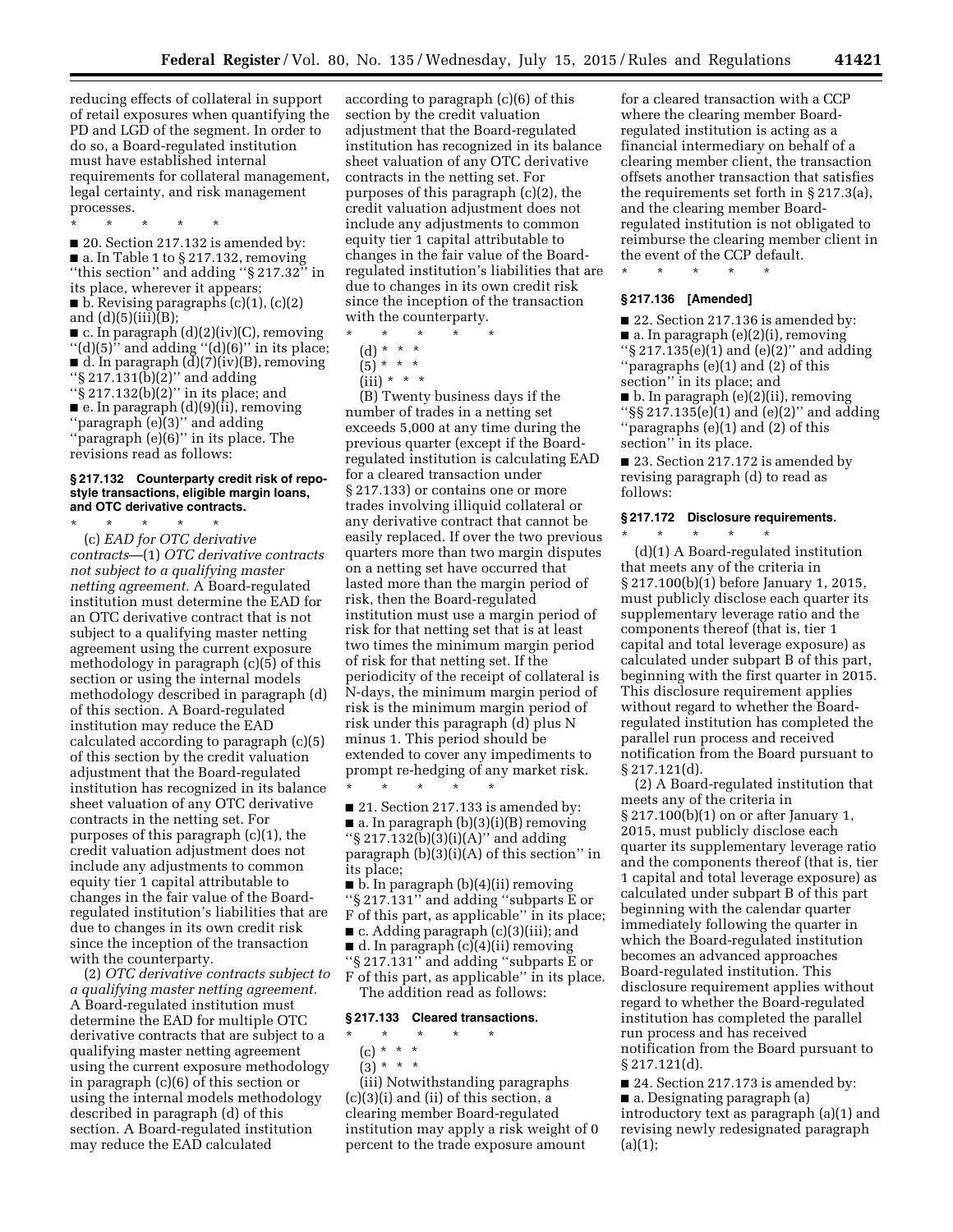$\blacksquare$  b. Adding paragraphs (a)(2) and (3);

■ c. Revising the entry for (a)(1) in Table

6 to § 217.173; and ■ d. Revising the entry for (i)(2) in Table 9 to § 217.173.

The revisions and additions read as follows:

#### **§ 217.173 Disclosures by certain advanced approaches Board-regulated institutions.**

(a)(1) An advanced approaches Boardregulated institution described in § 217.172(b) must make the disclosures described in Tables 1 through 12 to § 217.173.

(2) An advanced approaches Boardregulated institution that is required to publicly disclose its supplementary

leverage ratio pursuant to § 217.172(d) must make the disclosures required under Table 13 to § 217.173, unless the Board-regulated institution is a consolidated subsidiary of a bank holding company, savings and loan holding company, or depository institution that is subject to these disclosures requirements or a subsidiary of a non-U.S. banking organization that is subject to comparable public disclosure requirements in its home jurisdiction.

(3) The disclosures described in Tables 1 through 12 to § 217.173 must be made publicly available for twelve consecutive quarters beginning on

January 1, 2014, or a shorter period, as applicable, for the quarters after the Board-regulated institution has completed the parallel run process and received notification from the Board pursuant to § 217.121(d). The disclosures described in Table 13 to § 217.173 must be made publicly available for twelve consecutive quarters beginning on January 1, 2015, or a shorter period, as applicable, for the quarters after the Board-regulated institution becomes subject to the disclosure of the supplementary leverage ratio pursuant to § 217.172(d) and § 217.173(a)(2).

\* \* \* \* \*

TABLE 6 TO § 217.173—CREDIT RISK: DISCLOSURES FOR PORTFOLIOS SUBJECT TO IRB RISK-BASED CAPITAL FORMULA

| Qualitative<br>disclosures | (a)     | $* * *$ |         |                                                                                                                                                                                                                                                                                                               |         |  |
|----------------------------|---------|---------|---------|---------------------------------------------------------------------------------------------------------------------------------------------------------------------------------------------------------------------------------------------------------------------------------------------------------------|---------|--|
|                            |         |         |         | (1) Structure of internal rating systems and if the Board-regulated institution considers external ratings, the rela-<br>tion between internal and external ratings;                                                                                                                                          |         |  |
|                            |         |         | $\star$ | $\star$                                                                                                                                                                                                                                                                                                       | $\star$ |  |
| $\star$                    | $\star$ |         |         |                                                                                                                                                                                                                                                                                                               |         |  |
|                            |         |         |         | TABLE 9 TO § 217.173-SECURITIZATION                                                                                                                                                                                                                                                                           |         |  |
| Quantitative disclosures.  |         |         |         |                                                                                                                                                                                                                                                                                                               |         |  |
| $\star$                    |         |         |         |                                                                                                                                                                                                                                                                                                               |         |  |
|                            |         |         | (i)     | (2) Aggregate amount disclosed separately by type of underlying exposure in the<br>pool of any:<br>(i) After-tax gain-on-sale on a securitization that has been deducted from common<br>equity tier 1 capital; and<br>(ii) Credit-enhancing interest-only strip that is assigned a 1,250 percent risk weight. |         |  |
|                            |         |         |         |                                                                                                                                                                                                                                                                                                               |         |  |

# **FEDERAL DEPOSIT INSURANCE CORPORATION**

# **12 CFR Chapter III**

# **Authority and Issuance**

\* \* \* \* \*

For the reasons stated in the preamble, the Federal Deposit Insurance Corporation amends part 324 of chapter III of Title 12, Code of Federal Regulations as follows:

# **PART 324—CAPITAL ADEQUACY**

■ 25. The authority citation for part 324 continues to read as follows:

**Authority:** 12 U.S.C. 1815(a), 1815(b), 1816, 1818(a), 1818(b), 1818(c), 1818(t), 1819(Tenth), 1828(c), 1828(d), 1828(i), 1828(n), 1828(o), 1831o, 1835, 3907, 3909, 4808; 5371; 5412; Pub. L. 102–233, 105 Stat. 1761, 1789, 1790 (12 U.S.C. 1831n note); Pub.

L. 102–242, 105 Stat. 2236, 2355, as amended by Pub. L. 103–325, 108 Stat. 2160, 2233 (12 U.S.C. 1828 note); Pub. L. 102–242, 105 Stat. 2236, 2386, as amended by Pub. L. 102–550, 106 Stat. 3672, 4089 (12 U.S.C. 1828 note); Pub. L. 111–203, 124 Stat. 1376, 1887 (15 U.S.C. 78o–7 note).

■ 26. Section 324.2 is amended by revising the definition of ''Residential mortgage exposure'' to read as follows:

#### **§ 324.2 Definitions.**

\* \* \* \* \*

*Residential mortgage exposure* means an exposure (other than a securitization exposure, equity exposure, statutory multifamily mortgage, or presold construction loan):

(1)(i) That is primarily secured by a first or subsequent lien on one-to-four family residential property; or

(ii) With an original and outstanding amount of \$1 million or less that is primarily secured by a first or subsequent lien on residential property that is not one-to-four family; and

(2) For purposes of calculating capital requirements under subpart E of this part, managed as part of a segment of exposures with homogeneous risk characteristics and not on an individualexposure basis.

\* \* \* \* \*

■ 27. Section 324.10 is amended by revising paragraph (c) introductory text to read as follows:

# **§ 324.10 Minimum capital requirements.**

\* \* \* \* \* (c) *Advanced approaches capital ratio* 

*calculations.* An advanced approaches FDIC-supervised institution that has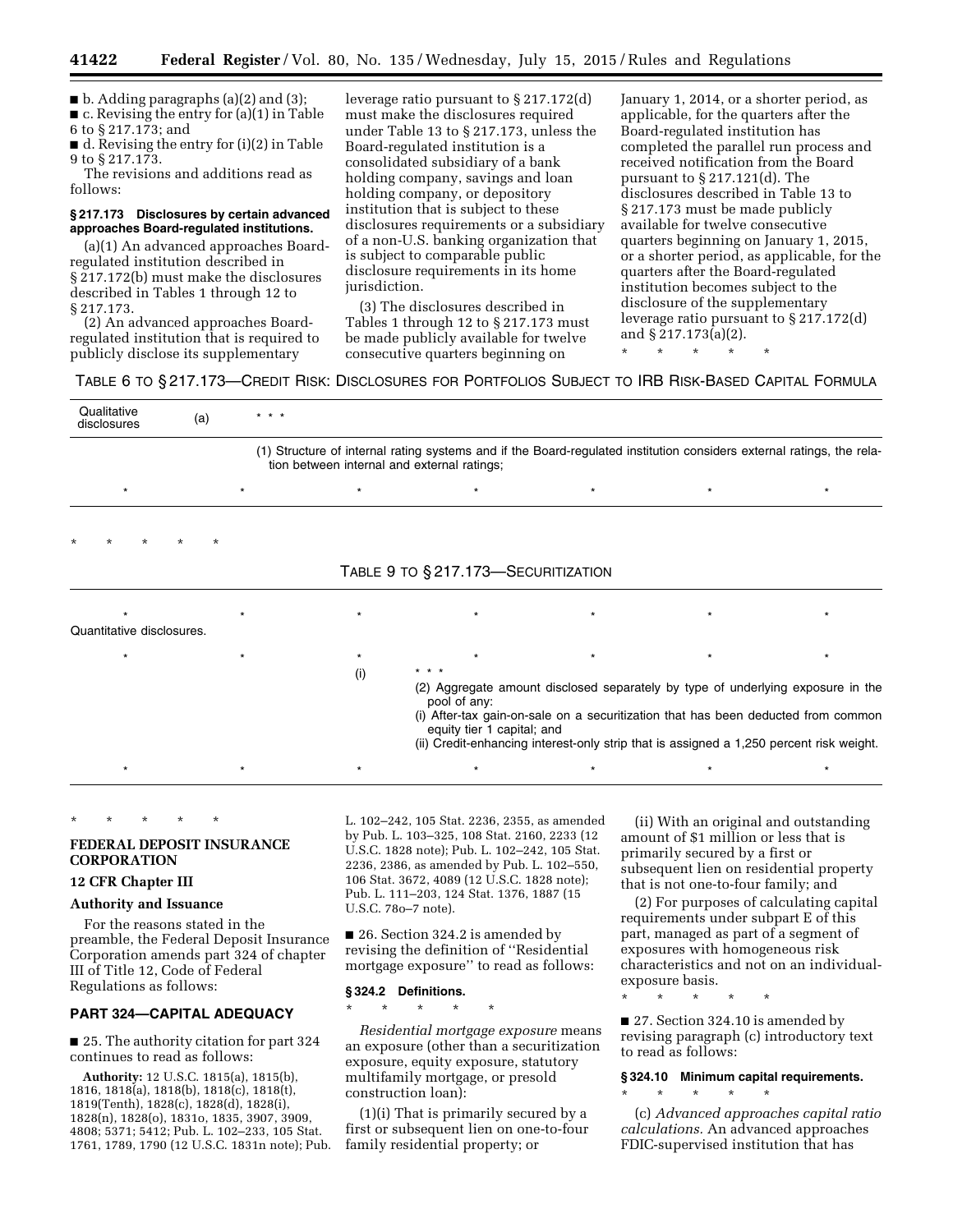completed the parallel run process and received notification from the FDIC pursuant to § 324.121(d) must determine its regulatory capital ratios as described in paragraphs (c)(1) through (3) of this section. An advanced approaches FDICsupervised institution must determine its supplementary leverage ratio in accordance with paragraph (c)(4) of this section, beginning with the calendar quarter immediately following the quarter in which the FDIC-supervised institution meets any of the criteria in § 324.100(b)(1).

\* \* \* \* \*

■ 28. Section 324.22 is amended by revising paragraph (b)(1)(iii) to read as follows:

# **§ 324.22 Regulatory capital adjustments and deductions.**

- \* \* \* \* \*
	- (b) \* \* \*  $(1) * * * *$
- 

(iii) An FDIC-supervised institution must deduct any net gain and add any net loss related to changes in the fair value of liabilities that are due to changes in the FDIC-supervised institution's own credit risk. An advanced approaches FDIC-supervised institution must deduct the difference between its credit spread premium and the risk-free rate for derivatives that are liabilities as part of this adjustment.

\* \* \* \* \*

■ 29. Section 324.100 is amended by revising paragraph (b)(1)(ii) to read as follows:

#### **§ 324.100 Purpose, applicability, and principle of conservatism.**

- \* \* \* \* \*
	- (b) \* \* \*
	- $(1)^*$  \* \* \*

(ii) Has consolidated total on-balance sheet foreign exposure on its most recent year-end Federal Financial Institutions Examination Council (FFIEC) 009 Report equal to \$10 billion or more (where total on-balance sheet foreign exposure equals total foreign countries cross-border claims on an ultimate-risk basis, plus total foreign countries claims on local residents on an ultimate-risk basis, plus total foreign countries fair value of foreign exchange and derivative products), calculated in accordance with the FFIEC 009 Country Exposure Report;

\* \* \* \* \*

■ 30. Section 324.122 is amended by: ■ a. Revising paragraphs (a)(3) and  $(b)(1);$ 

■ b. Adding paragraph (b)(2)(iii);

 $\blacksquare$  c. Revising paragraphs (b)(3) and (5), and (c)(1), (2), (5), and (6);

■ d. Redesignating paragraphs (c)(9) and  $(c)(10)$  as paragraphs  $(c)(10)$  and  $(c)(11)$ ,

revising newly redesignated paragraphs  $(c)(10)$  and  $(c)(11)$ , and adding a new paragraph (c)(9); and

■ e. Revising paragraph (i)(5).

The revisions and additions read as follows:

# **§ 324.122 Qualification requirements.**  (a) \* \* \*

(3) Each FDIC-supervised institution must have an appropriate infrastructure with risk measurement and management processes that meet the qualification requirements of this section and are appropriate given the FDIC-supervised institution's size and level of complexity. Regardless of whether the systems and models that generate the risk parameters necessary for calculating an FDIC-supervised institution's riskbased capital requirements are located at any affiliate of the FDIC-supervised institution, the FDIC-supervised institution itself must ensure that the risk parameters and reference data used to determine its risk-based capital requirements are representative of long run experience with respect to its own credit risk and operational risk exposures.

(b) *Risk rating and segmentation systems for wholesale and retail exposures.* (1)(i) An FDIC-supervised institution must have an internal risk rating and segmentation system that accurately, reliably, and meaningfully differentiates among degrees of credit risk for the FDIC-supervised institution's wholesale and retail exposures. When assigning an internal risk rating, an FDIC-supervised institution may consider a third-party assessment of credit risk, provided that the FDIC-supervised institution's internal risk rating assignment does not rely solely on the external assessment.

(ii) If an FDIC-supervised institution uses multiple rating or segmentation systems, the FDIC-supervised institution's rationale for assigning an obligor or exposure to a particular system must be documented and applied in a manner that best reflects the obligor or exposure's level of risk. An FDIC-supervised institution must not inappropriately allocate obligors or exposures across systems to minimize regulatory capital requirements.

(iii) In assigning ratings to wholesale obligors and exposures, including loss severity ratings grades to wholesale exposures, and assigning retail exposures to retail segments, an FDICsupervised institution must use all relevant and material information and ensure that the information is current.

(iv) When assigning an obligor to a PD rating or retail exposure to a PD segment, an FDIC-supervised institution

must assess the obligor or retail borrower's ability and willingness to contractually perform, taking a conservative view of projected information.

 $(2) * *$ 

(iii) An FDIC-supervised institution must have an effective process to obtain and update in a timely manner relevant and material information on obligor and exposure characteristics that affect PD, LGD and EAD.

(3) For retail exposures:

(i) An FDIC-supervised institution must have an internal system that groups retail exposures into the appropriate retail exposure subcategory and groups the retail exposures in each retail exposure subcategory into separate segments with homogeneous risk characteristics that provide a meaningful differentiation of risk. The FDIC-supervised institution's system must identify and group in separate segments by subcategories exposures identified in  $\S 324.131(c)(2)(ii)$  and (iii).

(ii) An FDIC-supervised institution must have an internal system that captures all relevant exposure risk characteristics, including borrower credit score, product and collateral types, as well as exposure delinquencies, and must consider crosscollateral provisions, where present.

(iii) The FDIC-supervised institution must review and, if appropriate, update assignments of individual retail exposures to segments and the loss characteristics and delinquency status of each identified risk segment. These reviews must occur whenever the FDICsupervised institution receives new material information, but generally no less frequently than quarterly, and, in all cases, at least annually.

\* \* \* \* \*

(5) The FDIC-supervised institution's internal risk rating system for wholesale exposures must provide for the review and update (as appropriate) of each obligor rating and (if applicable) each loss severity rating whenever the FDICsupervised institution obtains relevant and material information on the obligor or exposure that affects PD, LGD and EAD, but no less frequently than annually.

(c) *Quantification of risk parameters for wholesale and retail exposures.* (1) The FDIC-supervised institution must have a comprehensive risk parameter quantification process that produces accurate, timely, and reliable estimates of the risk parameters on a consistent basis for the FDIC-supervised institution's wholesale and retail exposures.

(2) An FDIC-supervised institution's estimates of PD, LGD, and EAD must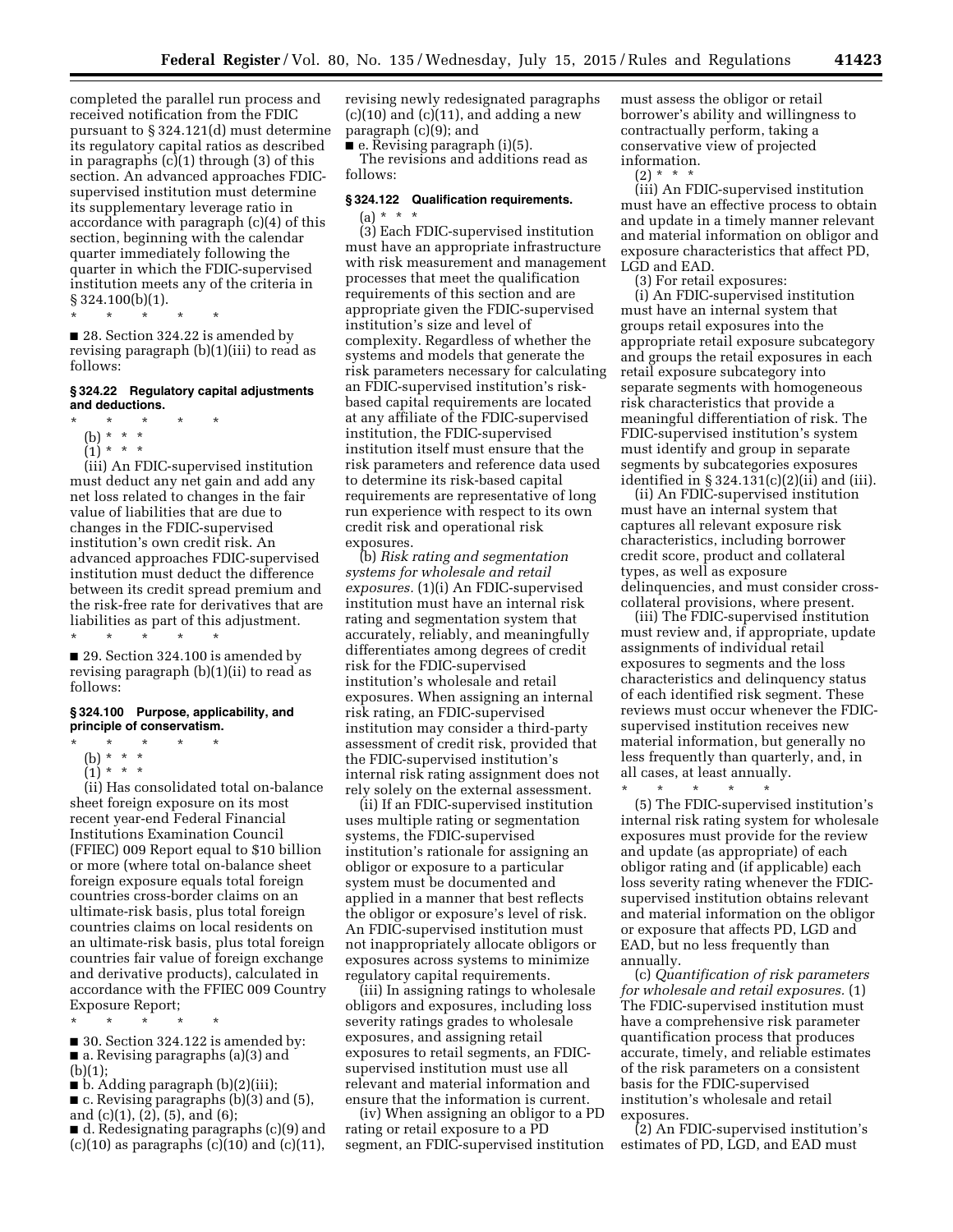\* \* \* \* \*

incorporate all relevant, material, and available data that is reflective of the FDIC-supervised institution's actual wholesale and retail exposures and of sufficient quality to support the determination of risk-based capital requirements for the exposures. In particular, the population of exposures in the data used for estimation purposes, the lending standards in use when the data were generated, and other relevant characteristics, should closely match or be comparable to the FDICsupervised institution's exposures and standards. In addition, an FDICsupervised institution must:

(i) Demonstrate that its estimates are representative of long run experience, including periods of economic downturn conditions, whether internal or external data are used;

(ii) Take into account any changes in lending practice or the process for pursuing recoveries over the observation period;

(iii) Promptly reflect technical advances, new data, and other information as they become available;

(iv) Demonstrate that the data used to estimate risk parameters support the accuracy and robustness of those estimates; and

(v) Demonstrate that its estimation technique performs well in out-ofsample tests whenever possible.

\* \* \* \* \* (5) The FDIC-supervised institution must be able to demonstrate which variables have been found to be statistically significant with regard to EAD. The FDIC-supervised institution's EAD estimates must reflect its specific policies and strategies with regard to account management, including account monitoring and payment processing, and its ability and willingness to prevent further drawdowns in circumstances short of payment default. The FDIC-supervised institution must have adequate systems and procedures in place to monitor current outstanding amounts against committed lines, and changes in outstanding amounts per obligor and obligor rating grade and per retail segment. The FDIC-supervised institution must be able to monitor outstanding amounts on a daily basis.

(6) At a minimum, PD estimates for wholesale obligors and retail segments must be based on at least five years of default data. LGD estimates for wholesale exposures must be based on at least seven years of loss severity data, and LGD estimates for retail segments must be based on at least five years of loss severity data. EAD estimates for wholesale exposures must be based on at least seven years of exposure amount

data, and EAD estimates for retail segments must be based on at least five years of exposure amount data. If the FDIC-supervised institution has relevant and material reference data that span a longer period of time than the minimum time periods specified above, the FDICsupervised institution must incorporate such data in its estimates, provided that it does not place undue weight on periods of favorable or benign economic conditions relative to periods of economic downturn conditions.

(9) If an FDIC-supervised institution uses internal data obtained prior to becoming subject to this subpart E or external data to arrive at PD, LGD, or EAD estimates, the FDIC-supervised institution must demonstrate to the FDIC that the FDIC-supervised institution has made appropriate adjustments if necessary to be consistent with the definition of default in § 324.101. Internal data obtained after the FDIC-supervised institution becomes subject to this subpart E must be consistent with the definition of default in § 324.101.

(10) The FDIC-supervised institution must review and update (as appropriate) its risk parameters and its risk parameter quantification process at least annually.

(11) The FDIC-supervised institution must, at least annually, conduct a comprehensive review and analysis of reference data to determine relevance of the reference data to the FDICsupervised institution's exposures, quality of reference data to support PD, LGD, and EAD estimates, and consistency of reference data to the definition of default in § 324.101.

 $(i) * * * *$ (5) The FDIC-supervised institution

\* \* \* \* \*

must have an internal audit function or equivalent function that is independent of business-line management that at least annually:

(i) Reviews the FDIC-supervised institution's advanced systems and associated operations, including the operations of its credit function and estimations of PD, LGD, and EAD;

(ii) Assesses the effectiveness of the controls supporting the FDIC-supervised institution's advanced systems; and

(iii) Documents and reports its findings to the FDIC-supervised institution's board of directors (or a committee thereof).

\* \* \* \* \* ■ 31. Section 324.131 is amended by: ■ a. Revising paragraphs (d)(5)(ii) and (iii); and

 $\blacksquare$  b. In paragraph (e)(3)(vi), removing

- ''§ 324.22(a)(7)'' and adding
- ''§ 324.22(d)'' in its place. The revisions read as follows:

**§ 324.131 Mechanics for calculating total wholesale and retail risk-weighted assets.** 

- \* \* \* \* \*
- (d) \* \* \*
- $(5)^{*}$  \* \*

(ii) An FDIC-supervised institution may take into account the risk reducing effects of guarantees and credit derivatives in support of retail exposures in a segment when quantifying the PD and LGD of the segment. In doing so, an FDICsupervised institution must consider all relevant available information.

(iii) Except as provided in paragraph (d)(6) of this section, an FDICsupervised institution may take into account the risk reducing effects of collateral in support of a wholesale exposure when quantifying the LGD of the exposure, and may take into account the risk reducing effects of collateral in support of retail exposures when quantifying the PD and LGD of the segment. In order to do so, an FDICsupervised institution must have established internal requirements for collateral management, legal certainty, and risk management processes.

\* \* \* \* \*

■ 32. Section 324.132 is amended by: ■ a. In Table 1 to § 324.132, removing ''this section'' and adding ''§ 324.32'' in its place, wherever it appears;

 $\blacksquare$  b. Revising paragraphs (c)(1), (c)(2) and  $(d)(5)(iii)(B);$ 

- c. In paragraph (d)(2)(iv)(C), removing
- "(d)(5)" and adding "(d)(6)" in its place; ■ d. In paragraph (d)(7)(iv)(B), removing
- $``\S 324.131(b)(2)"$  and adding
- ''§ 324.132(b)(2)'' in its place; and
- e. In paragraph (d)(9)(ii), removing
- ''paragraph (e)(3)'' and adding ''paragraph (e)(6)'' in its place.

The revisions read as follows:

# **§ 324.132 Counterparty credit risk of repostyle transactions, eligible margin loans, and OTC derivative contracts.**

\* \* \* \* \*

(c) *EAD for OTC derivative contracts—(1) OTC derivative contracts not subject to a qualifying master netting agreement.* An FDIC-supervised institution must determine the EAD for an OTC derivative contract that is not subject to a qualifying master netting agreement using the current exposure methodology in paragraph (c)(5) of this section or using the internal models methodology described in paragraph (d) of this section. An FDIC-supervised institution may reduce the EAD calculated according to paragraph (c)(5)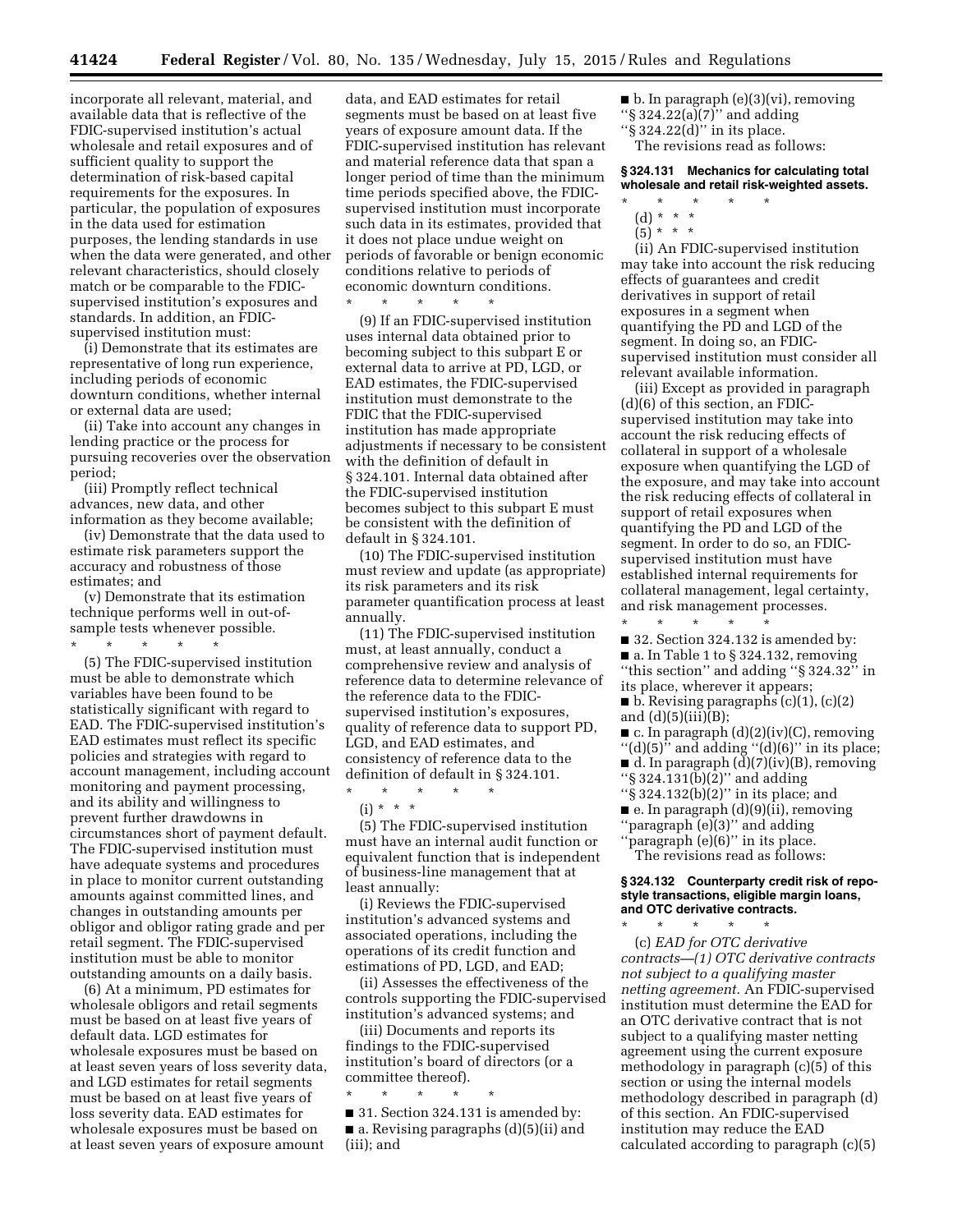of this section by the credit valuation adjustment that the FDIC-supervised institution has recognized in its balance sheet valuation of any OTC derivative contracts in the netting set. For purposes of this paragraph (c)(1), the credit valuation adjustment does not include any adjustments to common equity tier 1 capital attributable to changes in the fair value of the FDICsupervised institution's liabilities that are due to changes in its own credit risk since the inception of the transaction with the counterparty.

(2) *OTC derivative contracts subject to a qualifying master netting agreement.*  An FDIC-supervised institution must determine the EAD for multiple OTC derivative contracts that are subject to a qualifying master netting agreement using the current exposure methodology in paragraph (c)(6) of this section or using the internal models methodology described in paragraph (d) of this section. An FDIC-supervised institution may reduce the EAD calculated according to paragraph (c)(6) of this section by the credit valuation adjustment that the FDIC-supervised institution has recognized in its balance sheet valuation of any OTC derivative contracts in the netting set. For purposes of this paragraph (c)(2), the credit valuation adjustment does not include any adjustments to common equity tier 1 capital attributable to changes in the fair value of the FDICsupervised institution's liabilities that are due to changes in its own credit risk since the inception of the transaction with the counterparty.

- $\star$   $\star$   $\star$
- (d) \* \* \*
- $(5)^{*}$  \* \*
- $(iii) * * * *$

(B) Twenty business days if the number of trades in a netting set exceeds 5,000 at any time during the previous quarter (except if the FDICsupervised institution is calculating EAD for a cleared transaction under § 324.133) or contains one or more trades involving illiquid collateral or any derivative contract that cannot be easily replaced. If over the two previous quarters more than two margin disputes on a netting set have occurred that lasted more than the margin period of risk, then the FDIC-supervised institution must use a margin period of risk for that netting set that is at least two times the minimum margin period of risk for that netting set. If the periodicity of the receipt of collateral is N-days, the minimum margin period of risk is the minimum margin period of risk under this paragraph (d) plus N minus 1. This period should be

extended to cover any impediments to prompt re-hedging of any market risk. \* \* \* \* \*

■ 33. Section 324.133 is amended by: ■ a. In paragraph (b)(3)(i)(B), removing ''§ 324.132(b)(3)(i)(A)'' and adding ''paragraph (b)(3)(i)(A) of this section'' in its place;

■ b. In paragraph (b)(4)(ii) removing ''§ 324.131'' and adding ''subparts E or F of this part, as applicable'' in its place;

■ c. Adding paragraph (c)(3)(iii); and

■ d. In paragraph (c)(4)(ii) removing

''§ 324.131'' and adding ''subparts E or

F of this part, as applicable'' in its place. The additions read as follows:

#### **§ 324.133 Cleared transactions.**

\* \* \* \* \*

- (c) \* \* \*
- (3) \* \* \*

(iii) Notwithstanding paragraphs (c)(3)(i) and (ii) of this section, a clearing member FDIC-supervised institution may apply a risk weight of 0 percent to the trade exposure amount for a cleared transaction with a CCP where the clearing member FDICsupervised institution is acting as a financial intermediary on behalf of a clearing member client, the transaction offsets another transaction that satisfies the requirements set forth in § 324.3(a), and the clearing member FDICsupervised institution is not obligated to reimburse the clearing member client in the event of the CCP default.

\* \* \* \* \* ■ 34. Section 324.136 is amended by,  $\blacksquare$  a. In paragraph (e)(2)(i) removing " $\S 324.135(e)(1)$  and (e)(2)" and adding paragraphs (e)(1) and (e)(2) of this section'' in its place; and

■ b. In paragraph (e)(2)(ii) removing " $\S$ § 324.135(e)(1) and (e)(2)" and adding paragraphs  $(e)(1)$  and  $(e)(2)$ " of this section in its place.

■ 35. Section 324.172 is amended by revising paragraph (d) to read as follows:

#### **§ 324.172 Disclosure requirements.**

 $\star$   $\qquad$   $\star$   $\qquad$   $\star$ 

(d)(1) An FDIC-supervised institution that meets any of the criteria in § 324.100(b)(1) before January 1, 2015, must publicly disclose each quarter its supplementary leverage ratio and the components thereof (that is, tier 1 capital and total leverage exposure) as calculated under subpart B of this part, beginning with the first quarter in 2015. This disclosure requirement applies without regard to whether the FDICsupervised institution has completed the parallel run process and received notification from the FDIC pursuant to § 324.121(d).

(2) An FDIC-supervised institution that meets any of the criteria in § 324.100(b)(1) on or after January 1, 2015, must publicly disclose each quarter its supplementary leverage ratio and the components thereof (that is, tier 1 capital and total leverage exposure) as calculated under subpart B of this part beginning with the calendar quarter immediately following the quarter in which the FDIC-supervised institution becomes an advanced approaches FDICsupervised institution. This disclosure requirement applies without regard to whether the FDIC-supervised institution has completed the parallel run process and has received notification from the FDIC pursuant to § 324.121(d).

■ 36. Section 324.173 is amended by: ■ a. Designating paragraph (a) as paragraph (a)(1) and revising newly redesignated paragraph (a)(1);

- b. Adding paragraphs (a)(2) and (3);
- c. Revising the entry for (a)(1) in Table 6 to § 324.173; and
- d. Revising the entry for (i)(2) in Table 9 in § 324.173.

The revisions and additions read as follows:

#### **§ 324.173 Disclosures by certain advanced approaches FDIC-supervised institutions.**

(a)(1) An advanced approaches FDICsupervised institution described in § 324.172(b) must make the disclosures described in Tables 1 through 12 to § 324.173.

(2) An advanced approaches FDICsupervised institution that is required to publicly disclose its supplementary leverage ratio pursuant to § 324.172(d) must make the disclosures required under Table 13 to § 324.173, unless the FDIC-supervised institution is a consolidated subsidiary of a bank holding company, savings and loan holding company, or depository institution that is subject to these disclosures requirements or a subsidiary of a non-U.S. banking organization that is subject to comparable public disclosure requirements in its home jurisdiction.

(3) The disclosures described in Tables 1 through 12 to § 324.173 must be made publicly available for twelve consecutive quarters beginning on January 1, 2014, or a shorter period, as applicable, for the quarters after the FDIC-supervised institution has completed the parallel run process and received notification from the FDIC pursuant to § 324.121(d). The disclosures described in Table 13 to § 324.173 must be made publicly available for twelve consecutive quarters beginning on January 1, 2015, or a shorter period, as applicable, for the quarters after the FDIC-supervised